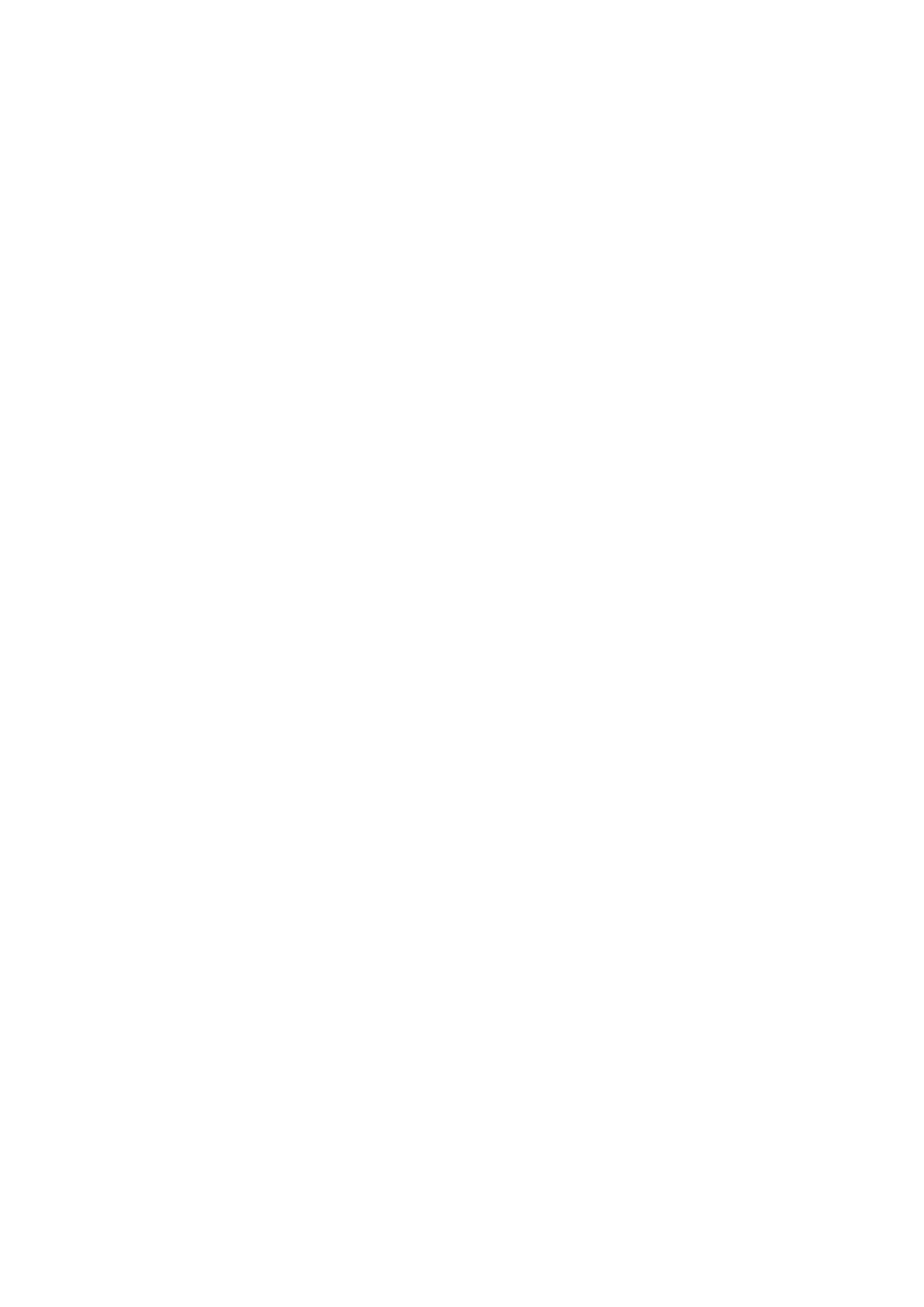# Reference software for calculating areal surface texture parameters: User manual

P M Harris and I M Smith Mathematics and Scientific Computing Group

October 2011

# ABSTRACT

This report constitutes a *user manual* for reference software developed at the National Physical Laboratory for calculating S–F and S–L areal surface texture parameters. The reference software is used as a benchmark against which software in a measuring instrument can be compared. A data set is used as input to both the software under test and the reference software, and the results delivered by the software under test are compared with those provided by the reference software. The software is provided with a simple-to-use graphical user interface and the calculated parameter values are written to an output text file.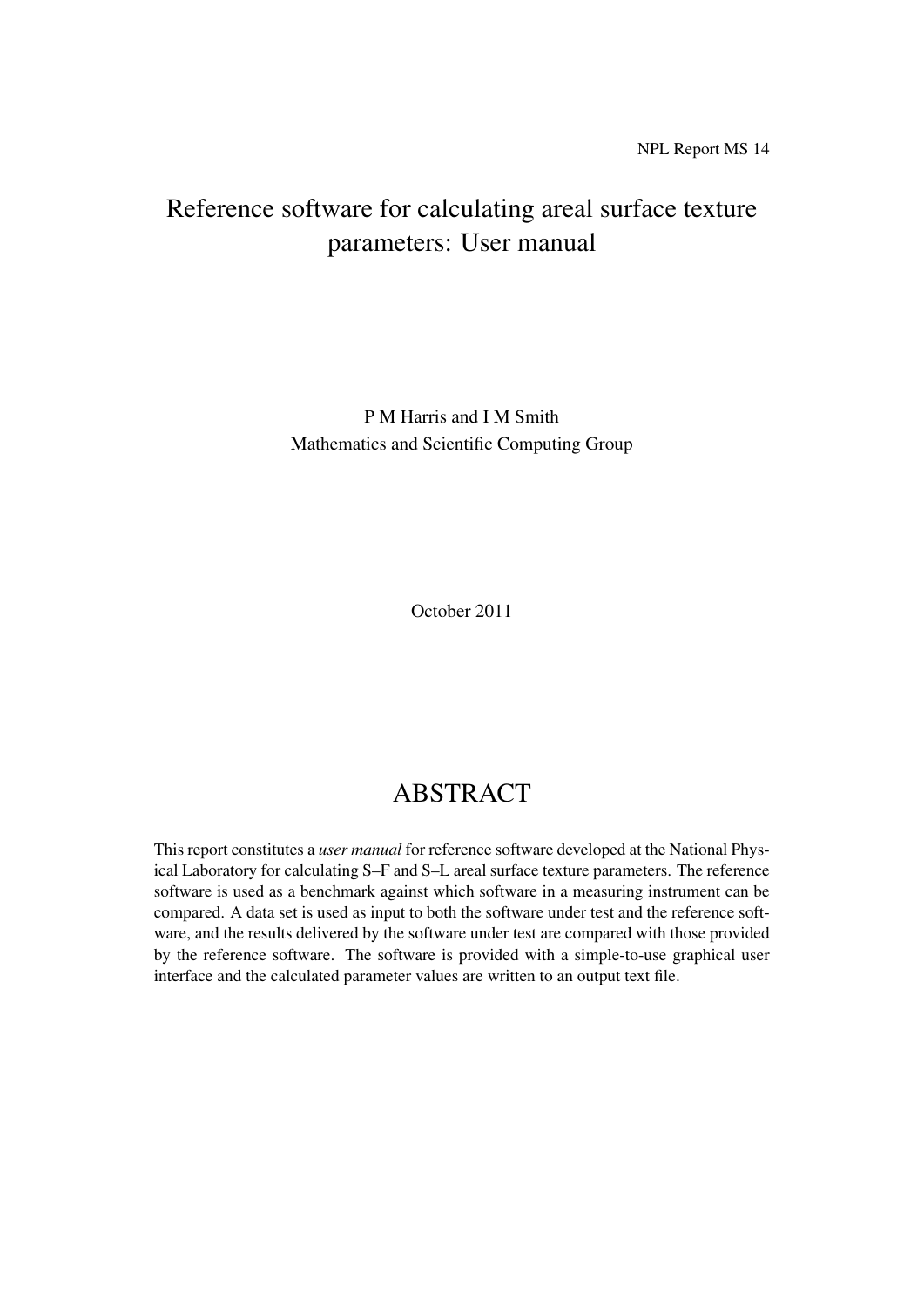NPL Report MS 14

c Queen's Printer and Controller of HMSO, 2011

ISSN 1754–2960

National Physical Laboratory, Hampton Road, Teddington, Middlesex, United Kingdom TW11 0LW

Extracts from this report may be reproduced provided the source is acknowledged and the extract is not taken out of context

We gratefully acknowledge the financial support of the UK Department for Business, Innovation and Skills (National Measurement Office)

> Approved on behalf of NPLML by Dr Bajram Zeqiri, Knowledge Leader for the Acoustics and Ionizing Radiation team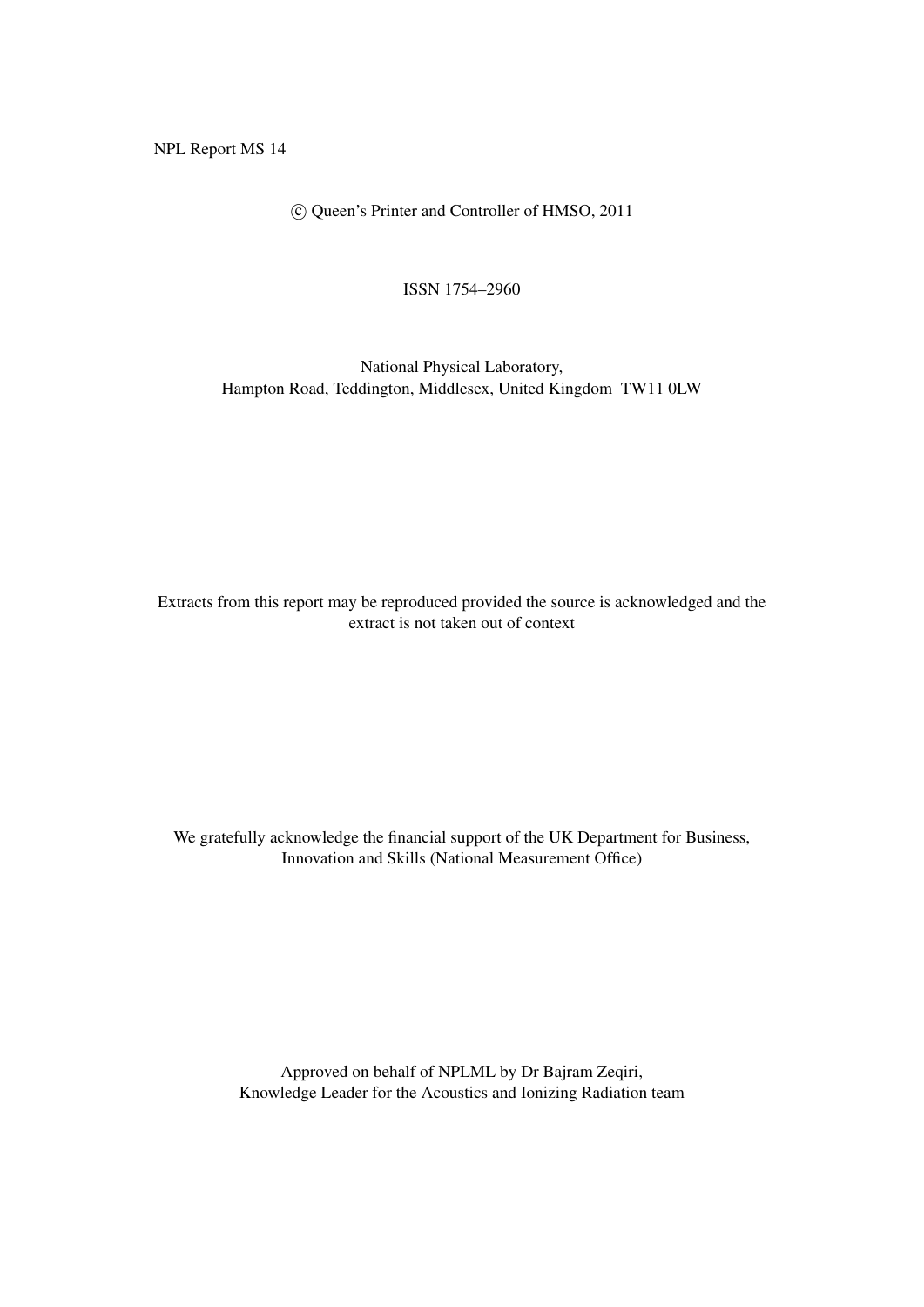# **Contents**

| $\mathbf{1}$                  |                   | Introduction<br>1                               |                |  |  |  |  |  |
|-------------------------------|-------------------|-------------------------------------------------|----------------|--|--|--|--|--|
|                               | 1.1               |                                                 | $\mathbf{1}$   |  |  |  |  |  |
|                               | 1.2               |                                                 | $\overline{2}$ |  |  |  |  |  |
|                               | 1.3               |                                                 | $\overline{2}$ |  |  |  |  |  |
| 2                             |                   | Installing and uninstalling the software        | 5              |  |  |  |  |  |
| 3                             |                   | Using the software                              | 6              |  |  |  |  |  |
|                               | 3.1               |                                                 | 6              |  |  |  |  |  |
|                               | 3.2               |                                                 | $\tau$         |  |  |  |  |  |
|                               | 3.3               |                                                 | $\overline{7}$ |  |  |  |  |  |
|                               | 3.4               |                                                 | $\overline{7}$ |  |  |  |  |  |
|                               | 3.5               |                                                 | 9              |  |  |  |  |  |
|                               | 3.6               |                                                 | 9              |  |  |  |  |  |
|                               | 3.7               |                                                 | 9              |  |  |  |  |  |
|                               | 3.8               |                                                 | 10             |  |  |  |  |  |
|                               | 3.9               |                                                 | 10             |  |  |  |  |  |
|                               |                   |                                                 | 10             |  |  |  |  |  |
|                               |                   |                                                 | 10             |  |  |  |  |  |
|                               |                   |                                                 | 12             |  |  |  |  |  |
|                               |                   |                                                 | 13             |  |  |  |  |  |
| 13<br><b>Acknowledgements</b> |                   |                                                 |                |  |  |  |  |  |
|                               | <b>References</b> |                                                 | 13             |  |  |  |  |  |
|                               |                   | A Gaussian areal filter<br>15                   |                |  |  |  |  |  |
| В                             |                   | 15<br><b>Evaluation area for an S-L surface</b> |                |  |  |  |  |  |
|                               |                   | 16<br>C Surface interpolation                   |                |  |  |  |  |  |
| D                             |                   | Definitions of areal surface texture parameters | 17             |  |  |  |  |  |
|                               | D.1               |                                                 | 17             |  |  |  |  |  |
|                               | D.2               | <b>Skewness</b>                                 | 17             |  |  |  |  |  |
|                               | D.3               |                                                 | 17             |  |  |  |  |  |
|                               | D.4               |                                                 | 18             |  |  |  |  |  |
|                               | D.5               |                                                 | 18             |  |  |  |  |  |
|                               | D.6               |                                                 | 18             |  |  |  |  |  |
|                               | D.7               |                                                 | 18             |  |  |  |  |  |
|                               | D.8               |                                                 | 18             |  |  |  |  |  |
|                               | D.9               |                                                 | 19             |  |  |  |  |  |
|                               |                   |                                                 | 19             |  |  |  |  |  |
|                               |                   |                                                 |                |  |  |  |  |  |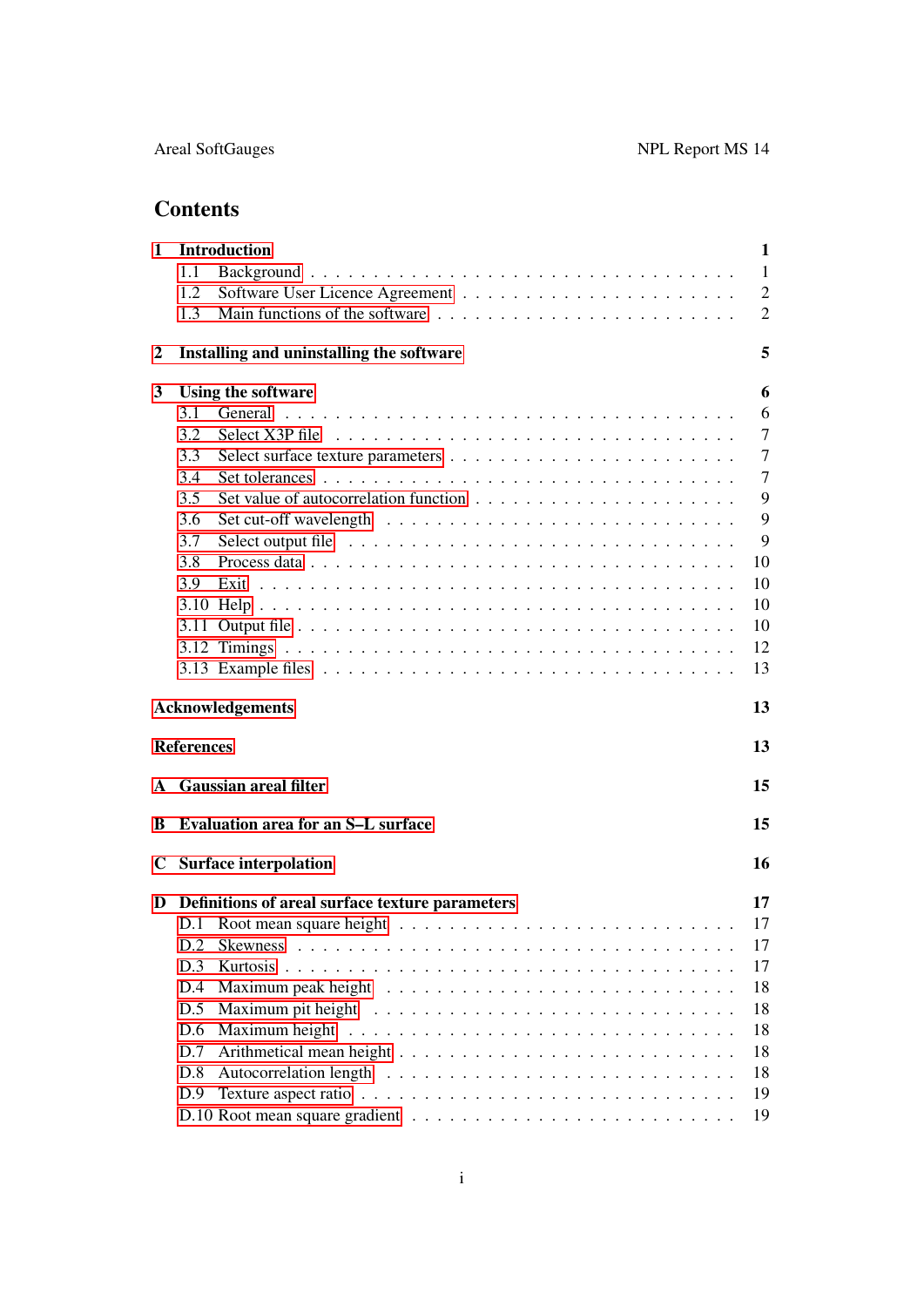| NPL Report MS 14 | <b>Areal SoftGauges</b> |
|------------------|-------------------------|
|                  |                         |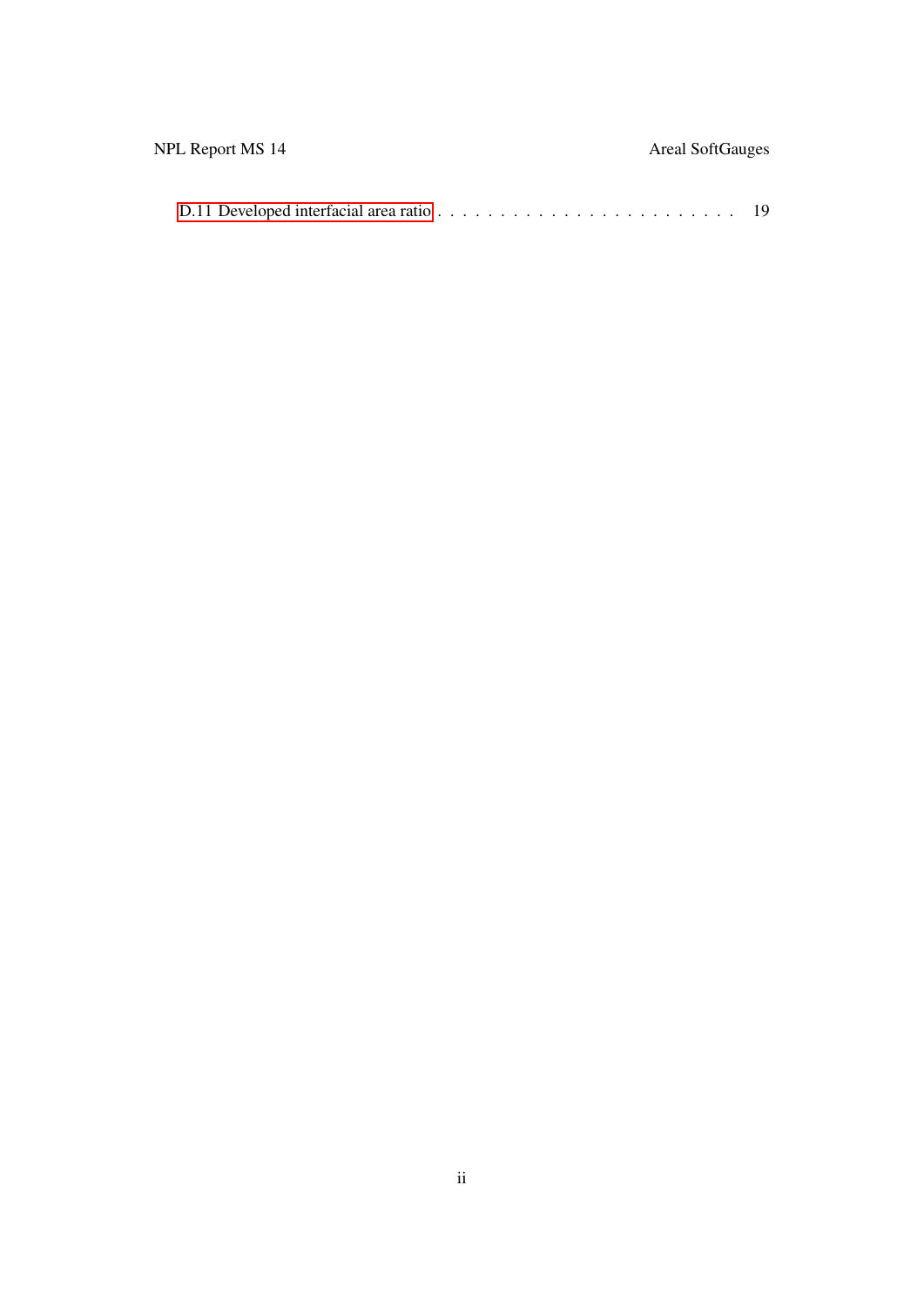# <span id="page-6-0"></span>1 Introduction

## <span id="page-6-1"></span>1.1 Background

Knowledge of the topography of a machined surface is necessary in order to understand the functional performance of the surface, and is consequently essential to the manufacturing process [\[1,](#page-19-0) [2,](#page-19-1) [3\]](#page-19-2). As with the instruments used in many other areas of metrology, those that measure surface texture generally interface to a computer that collects and analyses numerical data. As part of the data analysis, surface texture parameters are evaluated. The use of a surface texture parameter to characterise numerically the measured topography was proposed many years ago [\[4\]](#page-19-3), and a number of parameters have been adopted by standards bodies and are used in industry for this purpose. Whereas it is commonplace to use physical artefacts to calibrate surface measuring instruments, such artefacts do not allow validation and verification in isolation of the software components of the instrument.

ISO 5436–2 [\[5\]](#page-19-4) introduced into international standardisation the concept of the *software measurement standard* in the context of the measurement of surface texture. The standard defines Type F1 (reference data) and Type F2 (reference software) software measurement standards for testing the numerical correctness of software used in surface texture measurement. Reference software is used as a benchmark against which software in a measuring instrument can be compared. A data set is used as input to both the software under test and the reference software, and the results delivered by the software under test are compared with those provided by the reference software. The most important consideration in the design and development of reference software is its numerical correctness. This is in contrast to the considerations for production software, for which the requirements on numerical correctness are generally more modest, but issues of efficiency, such as computing time and memory, and usability are of concern.

This report is a user manual for reference software developed at the National Physical Laboratory (NPL) for the calculation of S–F and S–L areal surface texture parameters. The software is supplemented by two papers: the first [\[6\]](#page-19-5) describes the software, focusing on the definition of the surface parameters and describing the numerical algorithms employed in the software to implement those definitions; the second [\[7\]](#page-19-6) presents a comparison of the results returned by the reference software with those obtained using proprietary software for surface texture measurement.

The report is organised as follows. The remainder of this section describes the main functions of the software, including the conditions for its use. Section [2](#page-10-0) gives information on installing and uninstalling the software. Section [3](#page-11-0) describes how to use the software. Finally, appendices to the report contain background technical information on the algorithms implemented in the reference software, including definitions of the areal surface texture parameters considered.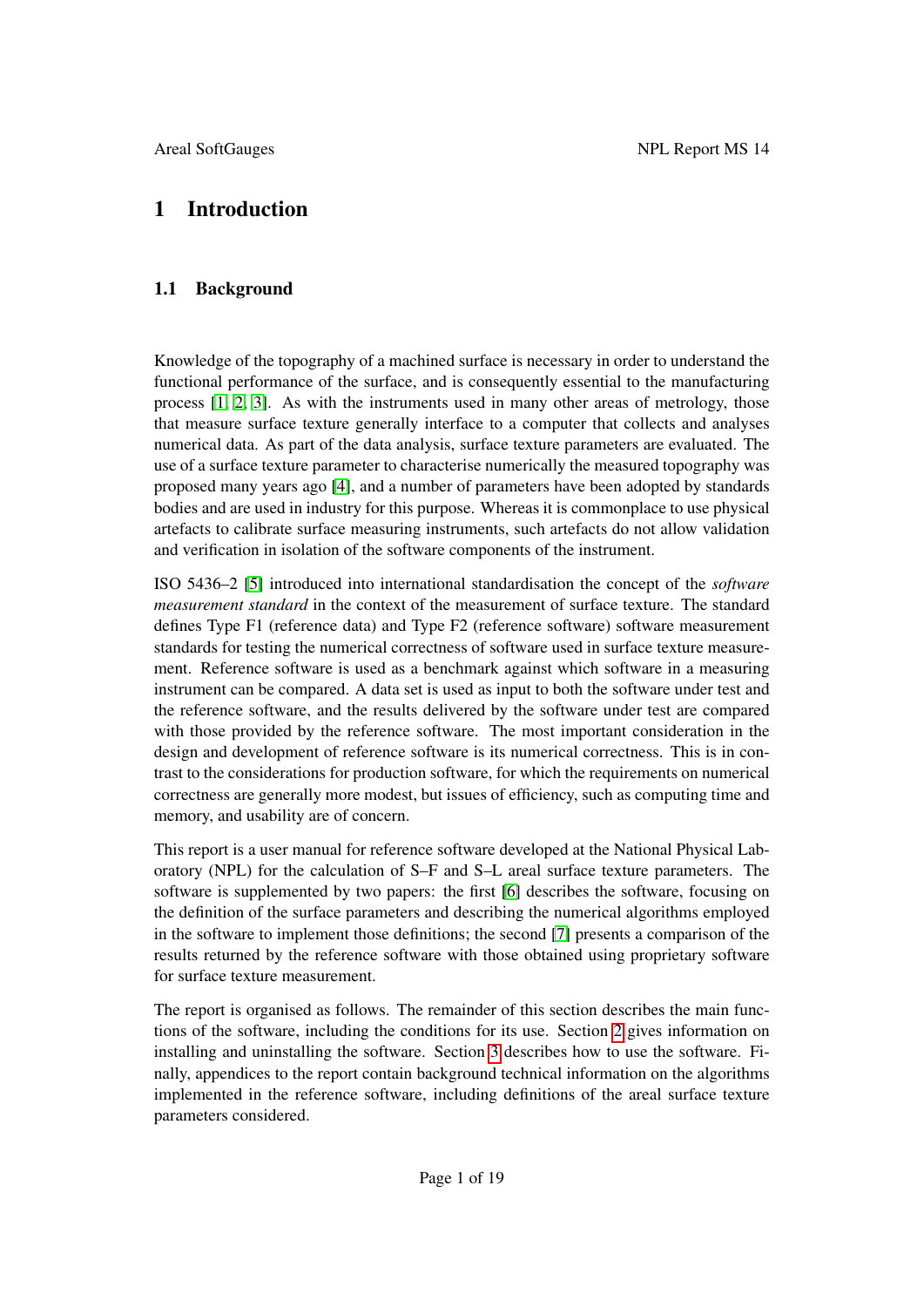### <span id="page-7-0"></span>1.2 Software User Licence Agreement

The software is provided with a Software User Licence Agreement (Ref: MSC/L/11/003) and the use of the software is subject to the terms laid out in that agreement. By installing and running the software, the user accepts the terms of the agreement.

To run the software, the user must first install MATLAB's Component Runtime (MCR) libraries (section [2\)](#page-10-0). The MCR installer file is not included in the software distribution, but it may be obtained by contacting NPL. Information on how to obtain the MCR installer file is given in the file README.txt included in the software distribution. The user must accept the terms of the MCR Library License as part of the installation of the MCR libraries.

### <span id="page-7-1"></span>1.3 Main functions of the software

The main functions of the reference software are as follows:

- Read data defining an *S–F surface* [\[8,](#page-19-7) clause 3.1.5], i.e., a surface that has been S– filtered (to remove small scale components) and from which form has been removed (using an F–operator);
- Apply a Gaussian areal filter to the data defining an S–F surface to obtain data defining the corresponding *S–L surface* [\[8,](#page-19-7) clause 3.1.6] (appendix [A\)](#page-20-0);
- Remove points from the data defining an S–L surface, i.e., 'trim' the data, to produce a surface defined on an area which has sides with lengths that are integer multiples of the cut-off wavelength for the Gaussian areal filter used to obtain the surface (appendix [B\)](#page-20-1);
- Apply surface interpolation to the data defining the S–F and S–L surfaces to obtain continuous representations of those surfaces (appendix [C\)](#page-21-0);
- Evaluate areal surface texture parameters in terms of these continuous representations of the S–F and S–L surfaces (appendix [D\)](#page-22-0);
- Write the values of the areal surface texture parameters to an output file.

The areal surface texture parameters to be evaluated are from the S–parameter set and in-clude height parameters<sup>[1](#page-7-2)</sup>

• root mean square height  $S_{\alpha}$ ,

<span id="page-7-2"></span><sup>&</sup>lt;sup>1</sup>For clarity, and to ensure the notation is mathematically unambiguous, the notation  $S_q$ , etc., is used throughout to denote areal surface texture parameters in place of the (more familiar) notation  $Sq$ , etc., used in practice.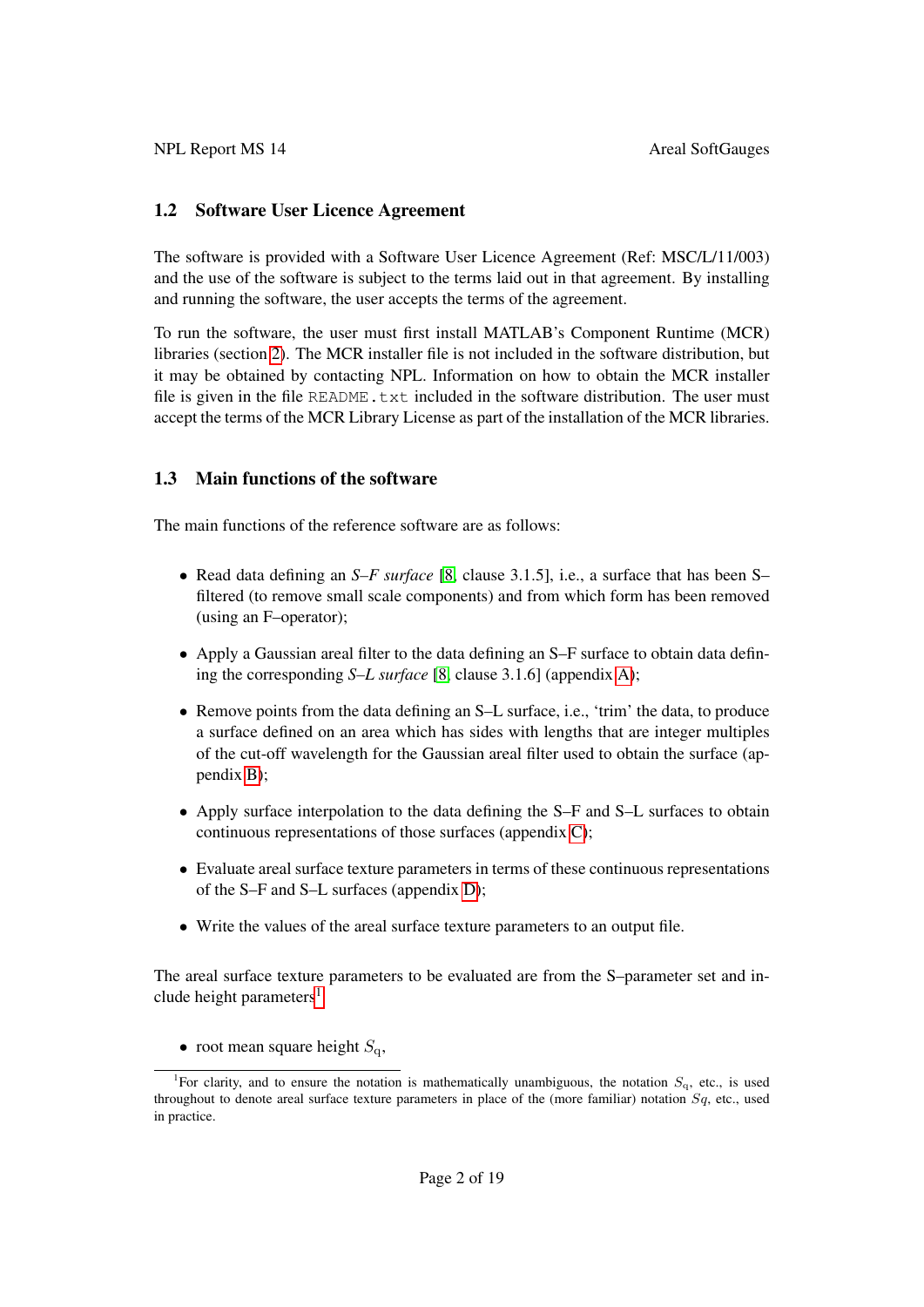- skewness  $S_{\rm sk}$ ,
- kurtosis  $S_{\text{ku}}$ ,
- maximum peak height  $S_p$ ,
- maximum pit height  $S_v$ ,
- maximum height  $S_z$ , and
- arithmetical mean height  $S_a$ ,

### spatial parameters

- autocorrelation length  $S_{al}$ , and
- texture aspect ratio  $S_{tr}$ ,

### and hybrid parameters

- root mean square gradient  $S_{\text{dq}}$ , and
- developed interfacial area ratio  $S_{dr}$ .

The following conditions are assumed to apply:

- 1. The input data is provided in X3P format [\[9\]](#page-19-8), a format for defining surface data that allows the smooth interchange of data between different measuring systems. Software implementing the data format has been developed by the 'openGPS' consortium as freeware [\[10\]](#page-19-9);
- 2. The input data has a uniform sampling inverval  $\Delta x > 0$  in the x–direction and a uniform sampling interval  $\Delta y > 0$  in the y–direction with, in general,  $\Delta x \neq \Delta y$ ;
- 3. For an S–F surface, the *evaluation area* [\[8,](#page-19-7) clause 3.1.10], i.e., the area used to specify the part of the surface under evaluation, is a rectangle with sides of lengths  $L<sub>x</sub>$  in the x-direction and  $L_y$  in the y-direction containing all the surface heights;
- 4. For Gaussian areal filtering, the same cut-off wavelength  $\lambda > 0$  is applied in the x– and y–directions;
- 5. The cut-off wavelength  $\lambda$  is an integer multiple of the sampling intervals  $\Delta x$  and  $\Delta y$ ;
- 6. In order to minimise any distortion of the filtered surface due to the finite extent of the surface, the lengths  $L_x$  and  $L_x$  are at least three times the cut-off wavelength;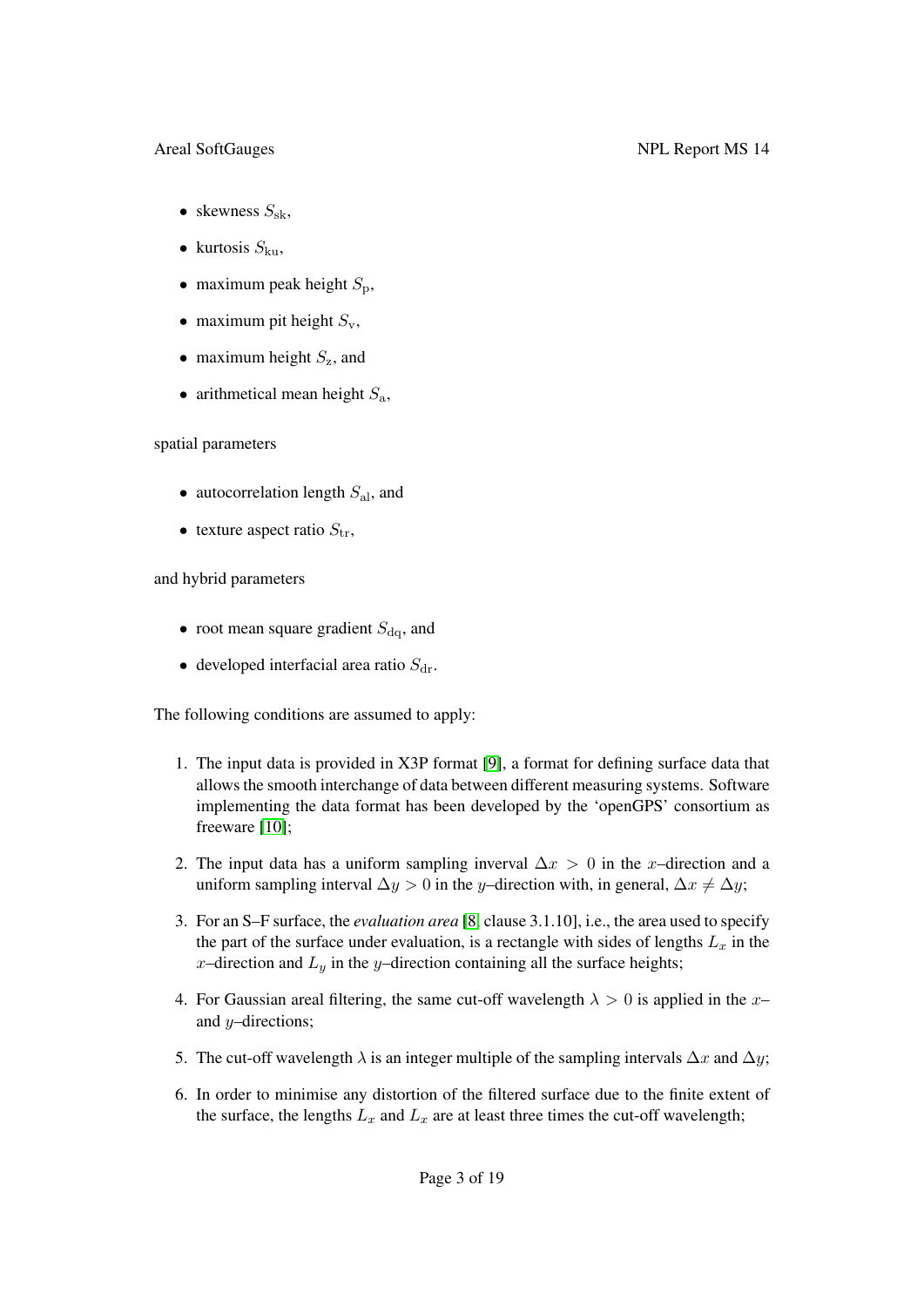- 7. In order to minimise any distortion of the filtered surface due to the finite number of data points per cut-off wavelength, there should be at least fifty points per cut-off wavelength in each direction;
- 8. For an S–L surface, the evaluation area is a rectangle of largest area with sides having lengths equal to integer multiples of  $\lambda$  that is contained within the rectangle obtained from the evaluation area for the corresponding S–F surface by removing  $\lambda$  from each side. The evaluation area for an S–L surface is generally not uniquely defined. A particular choice is made by requiring that it is positioned 'centrally' with respect to the evaluation area for the corresponding S–F surface (appendix [B\)](#page-20-1).

For an S–F surface, the input data consists of matrices  $X$ ,  $Y$  and  $Z$ , each of dimension  $m_x \times m_y$ , containing, respectively, the x–coordinates  $x_{ij} = x_0 + (i - 1)\Delta_x$ , y– coordinates  $y_{ij} = y_0 + (j-1)\Delta_y$  and surface heights (z–coordinates)  $z_{ij}$ ,  $i = 1, ..., m_x$ ,  $j = 1, \ldots, m_y$ , i.e.,  $z_{11}$  is the height at the origin  $(x_0, y_0)$  of the xy–coordinate system and  $z_{m_x m_y}$  is the height at the point 'diagonally opposed' to the origin. For an S–L surface, the input data consists of that for an S–F surface together with the cut-off wavelength  $\lambda$ .

It is assumed that the  $x-$ ,  $y-$  and  $z$ –coordinates, together with the cut-off wavelength  $\lambda$ , are provided in the same unit of measurement, which then determines the units of measurement of the calculated surface texture parameters. For example, if the data is provided with  $\mu$ m as the unit of measurement, then the calculated surface texture parameters have the following units of measurement:

- $S_{\alpha}/\mu m$ ;
- $S_{\rm sk}/1$ ;
- $\bullet$   $S_{\text{ku}}/1$ ;
- $S_{\rm p}/\mu{\rm m}$ ;
- $S_{\rm v}/\mu{\rm m}$ ;
- $S_{\rm z}/\mu{\rm m}$ ;
- $S_a/\mu m$ ;
- $S_{\rm al}/\mu m$ ;
- $S_{\text{tr}}/1$ ;
- $S_{\text{da}}/1$ ;
- $S_{dr}/1$ .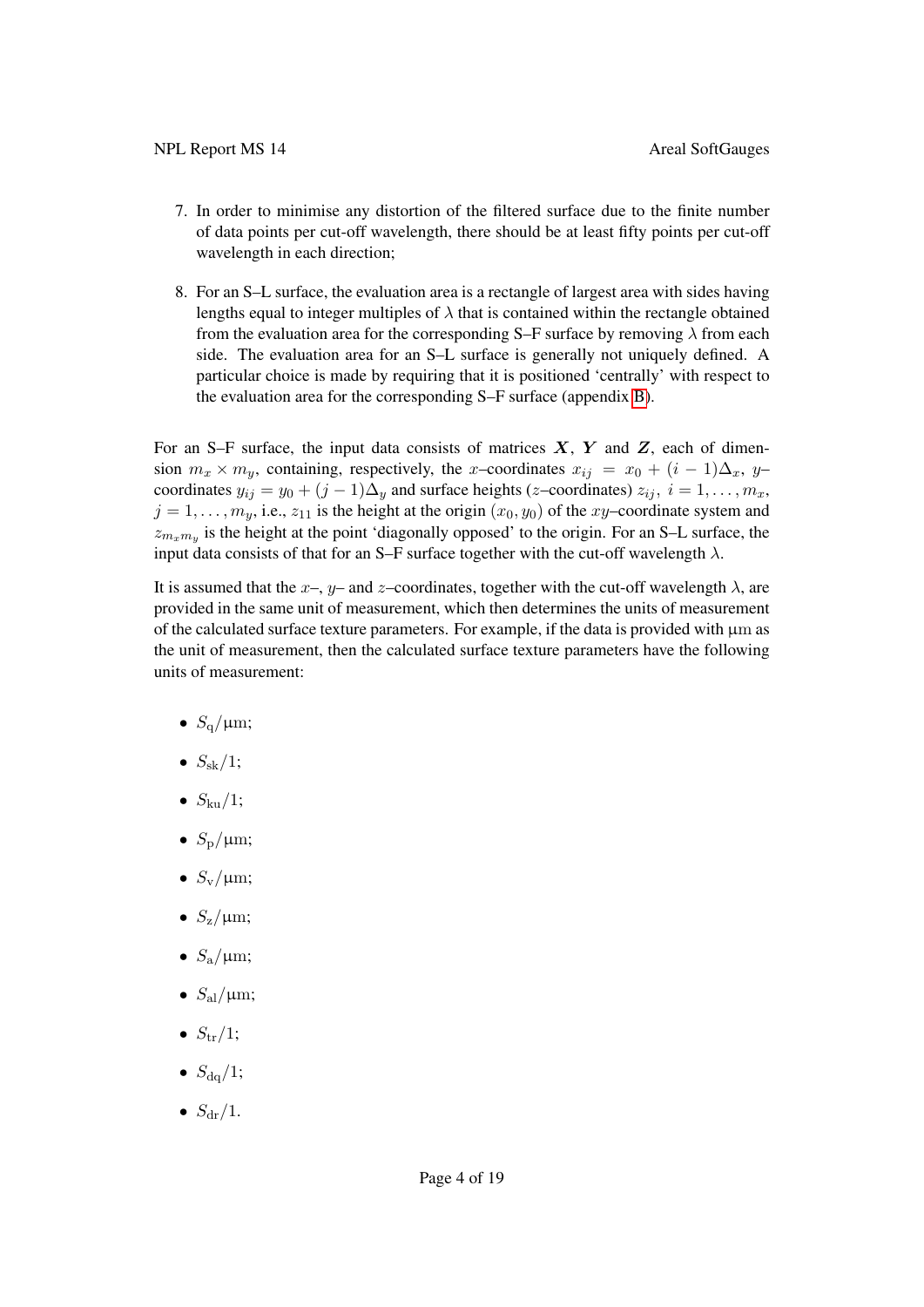# <span id="page-10-0"></span>2 Installing and uninstalling the software

The software takes the form of an application program called Areal\_SOFTGAUGES.exe, generated by compiling (using the MATLAB compiler) software implemented in the MAT-LAB programming language [\[11\]](#page-19-10), together with the associated files:

- ISO5436 2 XML.dll;
- xerces-c<sub>-2-7-vc80.dll</sub>;
- openX3P.mexw32;
- writeX3P.mexw32;
- $\bullet$  iso5436<sub>-2</sub>.xsd;
- RomIntWeights.mat;
- npl logo black large.jpg;
- ArealSoftgaugesSoftware-R1.pdf;
- ArealSoftgauges-MSC<sub>L111003.pdf;</sub>
- $\bullet$  cos\_512\_1um\_512\_2um\_1s.x3p;
- $\bullet$  cos\_512\_1um\_512\_2um\_1s.txt;
- README.txt.

The program has been created and tested on a personal computer running the Microsoft Windows XP Professional operating system.

To install the software, undertake the following steps:

- 1. Copy the application program and the above associated files to a working folder;
- 2. Create the User Environment Variable OPENGPS LOCATION and set its value to the path of the working folder containing the application program and its associated files;
- 3. Install MATLAB's Component Runtime (MCR) libraries. This is done by running the MCR installation program

MCRInstaller.exe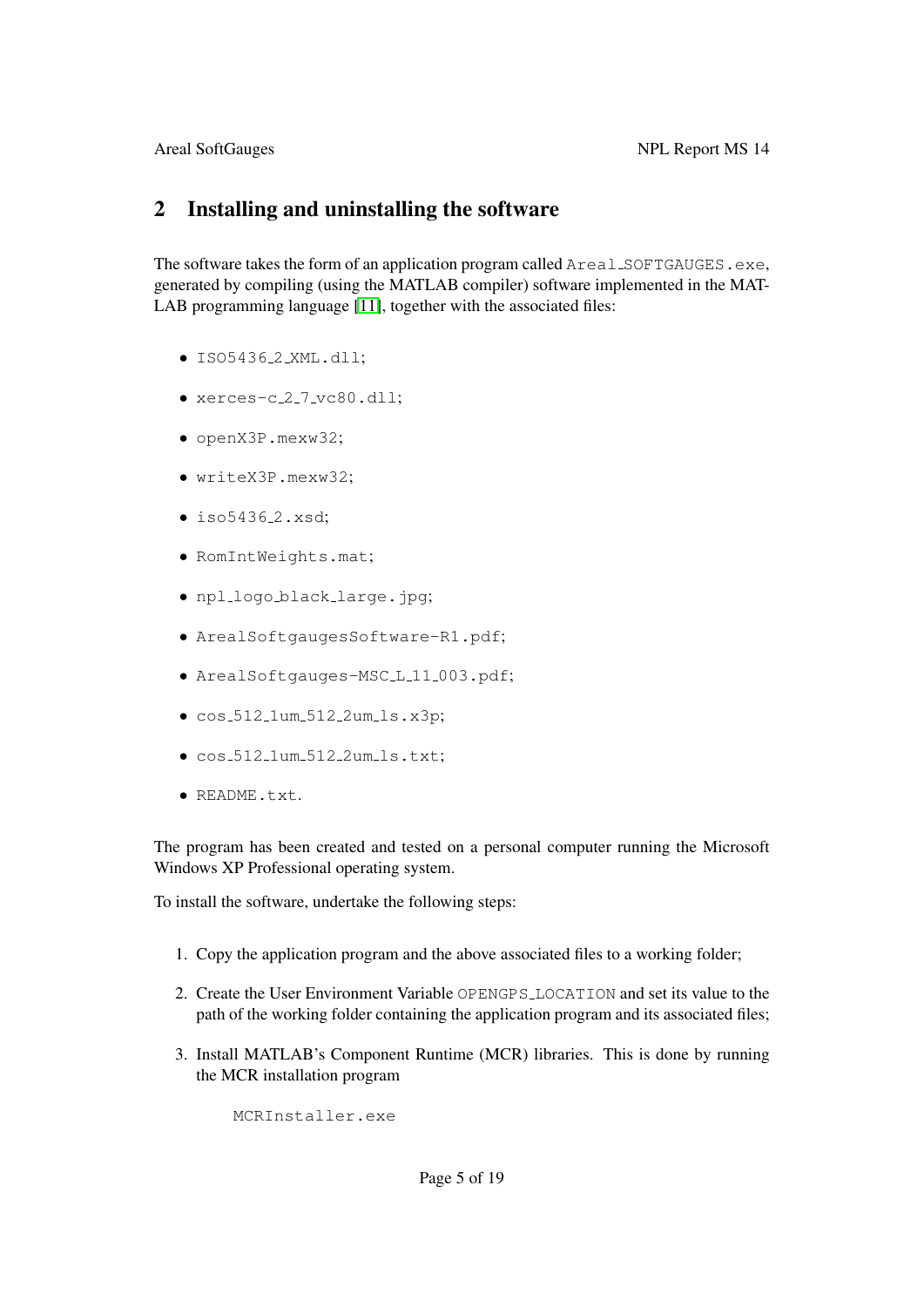*once* on the target machine, i.e., the machine on which it is intended to run the application program. It is necessary to have administrative privileges for the target machine because both the system registry and system path are modified as part of the installation process. The MCR installation program installs the MCR libraries, registers the components as needed, and updates the system path to point to the MCR binary folder. The installation process takes some time due to the number of files that are installed. The MCR installation program is about 173 MB in size, and the installed libraries require about 456 MB of disk space.

The software is uninstalled by

- running the MCR installation program MCRInstaller.exe and selecting 'Remove' to uninstall the MCR libraries, and
- deleting the application program and its associated files.

# <span id="page-11-0"></span>3 Using the software

## <span id="page-11-1"></span>3.1 General

The application program may be run in either of two ways:

- (a) Double-clicking on the executable file (with the extension .  $exe$ ) in Windows Explorer. An MS-DOS window opens and the main graphical user interface (GUI) is displayed;
- (b) Opening an MS-DOS window, navigating to the folder containing the program, typing the name of the program (without the extension .exe), and pressing Return. The main GUI is displayed (and the MS-DOS command line may not be accessed again until the user has exited the software).

It may take several seconds for the GUI to be displayed.

The GUI is divided into a number of parts that allow the user to perform the following operations:

- 1. Select X3P file;
- 2. Select (surface texture) parameters;
- 3. Select output file;
- 4. Process data;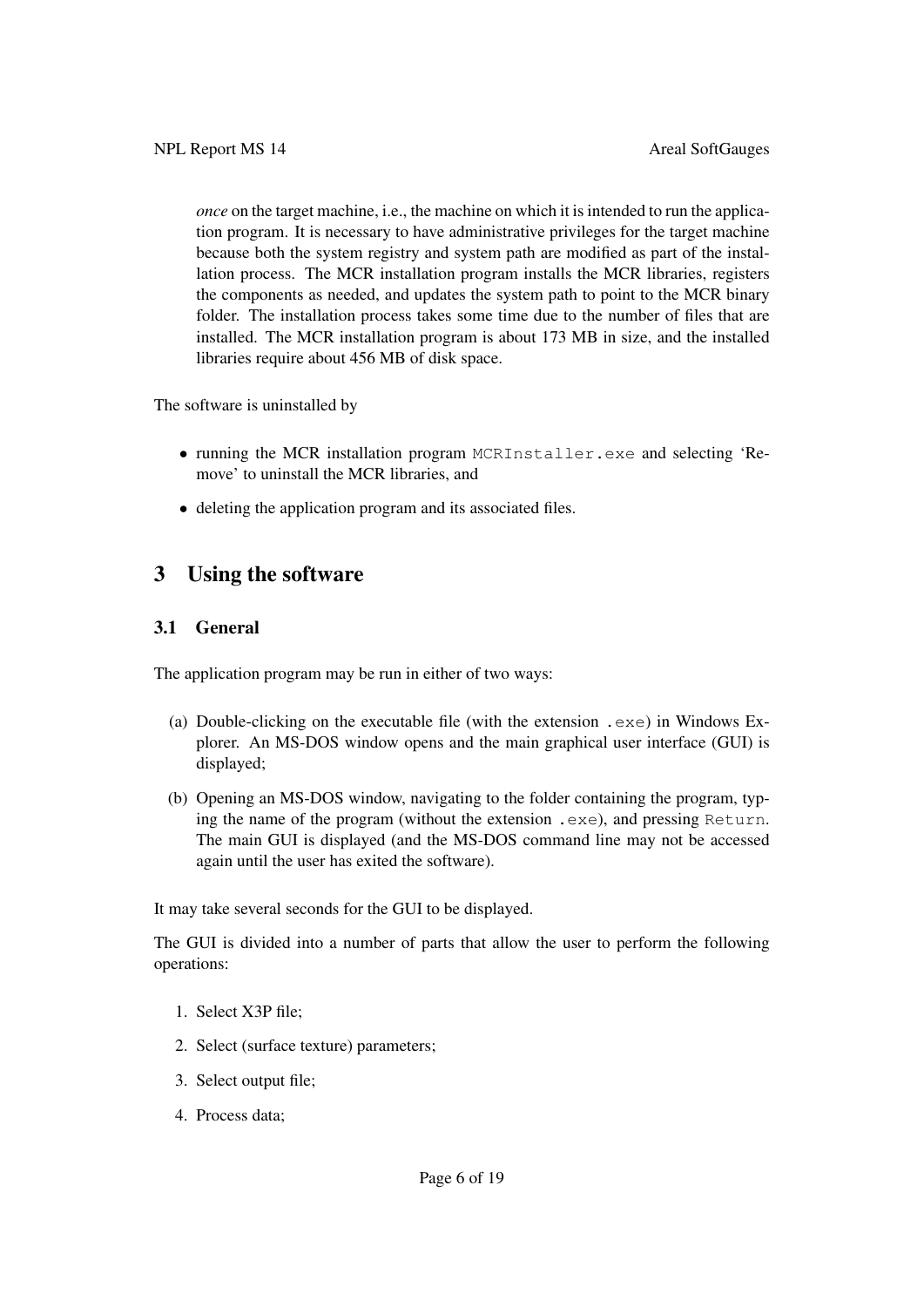5. Exit.

Each of these operations is described in the sections below.

## <span id="page-12-0"></span>3.2 Select X3P file

The user must first select an X3P file. This is done by pressing the BROWSE... button in part 1 of the GUI, navigating to the folder in which the required X3P file is located and either double-clicking on that file or clicking on the file and pressing Open. If no file is selected before pressing Open, a warning message is displayed.

## <span id="page-12-1"></span>3.3 Select surface texture parameters

Once the user has selected an X3P file (section [3.2\)](#page-12-0), the check boxes for the S–F and S–L parameters in part 2 of the GUI become active.

The S–F parameters to be calculated are selected by clicking on the check boxes corresponding to those parameters. The ALL/NONE check box provides a shortcut to selecting all or none of the parameters (repeated clicking on this check box toggles between all parameters and no parameter being selected).

A number of the parameters require a tolerance to be provided (section [3.4\)](#page-12-2). When the check box for a parameter that requires a tolerance is ticked the corresponding text box for the tolerance becomes active. In addition, the parameters  $S_{al}$  and  $S_{tr}$  require the user to enter a value for the autocorrelation function (section [3.5\)](#page-14-0).

The S–L parameters to be calculated are selected similarly. In addition to providing values for any tolerances and the autocorrelation function, a value of the cut-off wavelength for an areal Gaussian filter must also be entered (section [3.6\)](#page-14-1).

### <span id="page-12-2"></span>3.4 Set tolerances

- $S_q$  The user is not required to provide a tolerance value.
- $S_{\rm sk}$  The user is not required to provide a tolerance value.
- $S_{\text{ku}}$  The user is not required to provide a tolerance value.
- $S_a$  The user is required to provide a tolerance value  $\epsilon_a$ .

Approximations  $\widehat{S}_a(K)$  to  $S_a$  are calculated for a sequence of increasing values of K (from  $K = 3$  to a maximum value of  $K = 8$ ) until the relative difference in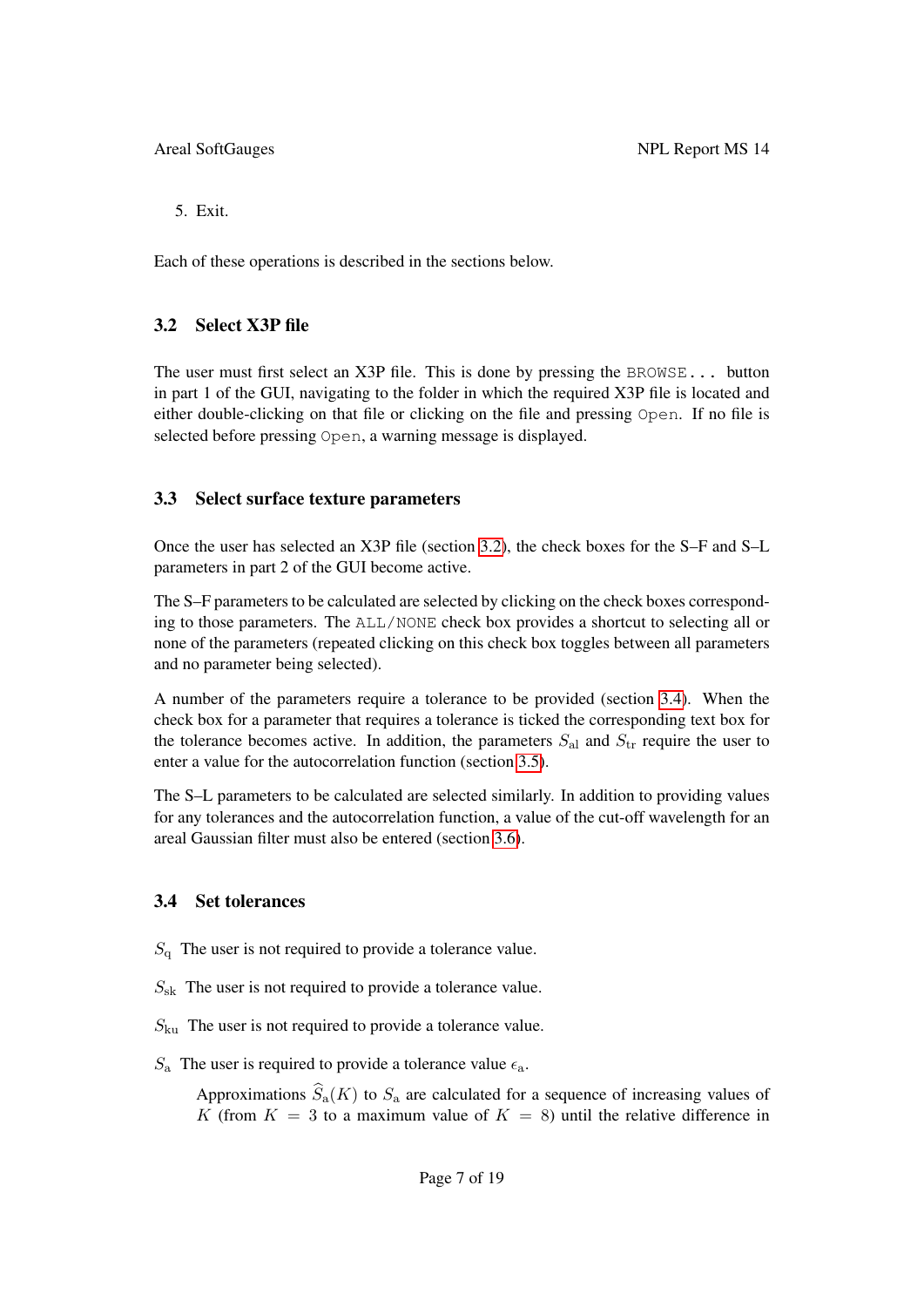successive approximations is less than the tolerance, i.e.,

<span id="page-13-0"></span>
$$
\left|\widehat{S}_a(K) - \widehat{S}_a(K-1)\right| < \epsilon_a \widehat{S}_a(K-1),\tag{1}
$$

and  $S_a$  is set to the value  $\widehat{S}_a(K)$ .

The default value for the tolerance is  $\epsilon_a = 1 \times 10^{-3}$ .

A check is made that the value  $\epsilon_a$  entered by the user is greater than zero.

 $S_p$ ,  $S_v$ ,  $S_z$  The user is required to provide a tolerance value  $\epsilon_h$ .

Values for the parameters are obtained from the solutions to a set of linearly constrained optimisation problems that are solved iteratively using MATLAB's fmincon optimisation function. The tolerance  $\epsilon_h$  is used as a termination tolerance for changes in the objective function value and for the length of the step between successive solution estimates.

The default value for the tolerance is  $\epsilon_h = 1 \times 10^{-3}$ .

A check is made that the value  $\epsilon_h$  entered by the user is greater than zero.

 $S_{\rm al}$ ,  $S_{\rm tr}$  The user is required to provide a tolerance value  $\epsilon$ .

The calculation of  $S_{al}$  and  $S_{tr}$  requires the solution of two non-linear equality constrained optimisation problems. These problems are solved iteratively using MAT-LAB's fmincon optimisation function. The tolerance  $\epsilon$  is used as a termination tolerance for changes in the objective function value, for the length of the step between successive solution estimates and on the violation of the equality constraints.

The default value for the tolerance is  $\epsilon = 1 \times 10^{-3}$ .

A check is made that the value  $\epsilon$  entered by the user is greater than zero.

- $S_{\text{d}q}$  The user is not required to provide any tolerance value.
- $S_{dr}$  The user is required to provide a tolerance value  $\epsilon_{dr}$ .

Approximations  $\widehat{S}_{dr}(K)$  to  $S_{dr}$  are calculated for a sequence of increasing values of K (from  $K = 3$  to a maximum value of  $K = 8$ ) until the relative difference in successive approximations is less than the tolerance, i.e.,

<span id="page-13-1"></span>
$$
\left|\widehat{S}_{\text{dr}}(K) - \widehat{S}_{\text{dr}}(K-1)\right| < \epsilon_{\text{dr}}\widehat{S}_{\text{dr}}(K-1),\tag{2}
$$

and  $S_{\text{dr}}$  is set to the value  $\widehat{S}_{\text{dr}}(K)$ .

The default value for the tolerance is  $\epsilon_{dr} = 1 \times 10^{-3}$ .

A check is made that the value  $\epsilon_{dr}$  entered by the user is greater than zero.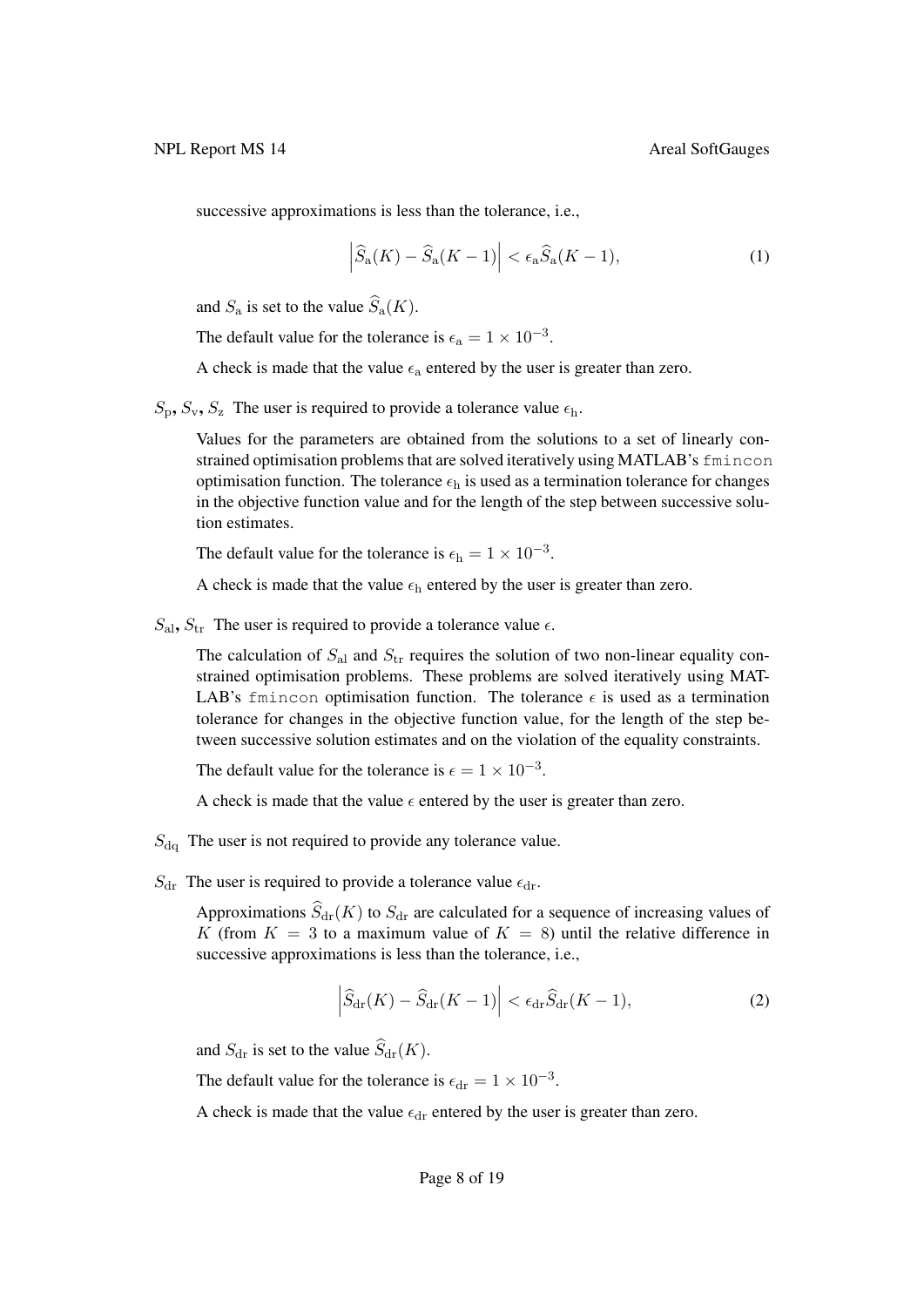## <span id="page-14-0"></span>3.5 Set value of autocorrelation function

For the calculation of  $S_{al}$  and  $S_{tr}$ , the user is required to provide a value s for the autocorrelation function.

The default value for the autocorrelation function is  $s = 0.2$ .

A check is made that the value s entered by the user lies in the open interval  $(0, 1)$ .

## <span id="page-14-1"></span>3.6 Set cut-off wavelength

For the calculation of S–L parameters, the user is required to provide a value  $\lambda$  of the cut-off wavelength of an areal Gaussian filter.

The default value for the tolerance is  $\lambda = 1 \times 10^{-4}$ , which corresponds to 0.1 mm when the  $x-$ ,  $y-$  and  $z$ -coordinates are provided in units of metres.

Checks are made that:

- $\lambda$  is greater than zero;
- $\lambda/\Delta x$  is an integer greater than or equal to 50, where  $\Delta x$  is the uniform sampling interval in the  $x$ -direction:
- $\lambda/\Delta y$  is an integer greater than or equal to 50, where  $\Delta y$  is the uniform sampling interval in the y-direction;
- $L_x/\lambda$  is greater than or equal to 3, where  $L_x$  is the length of the definition area in the x-direction;
- $L_y/\lambda$  is greater than or equal to 3, where  $L_y$  is the length of the definition area in the y-direction.

# <span id="page-14-2"></span>3.7 Select output file

Once the user has selected an X3P file (section [3.2\)](#page-12-0), a default output file path appears in the edit box in part 3 of the GUI. The default output file is located in the same folder as the X3P file and has the same name but the  $.txt$  extension. The user may edit the default output file path, including the extension of the file name, which is not required to be  $. \text{txt}$ . If the file does not exist, it will be created. If it does exist, results will be appended to the end of the file.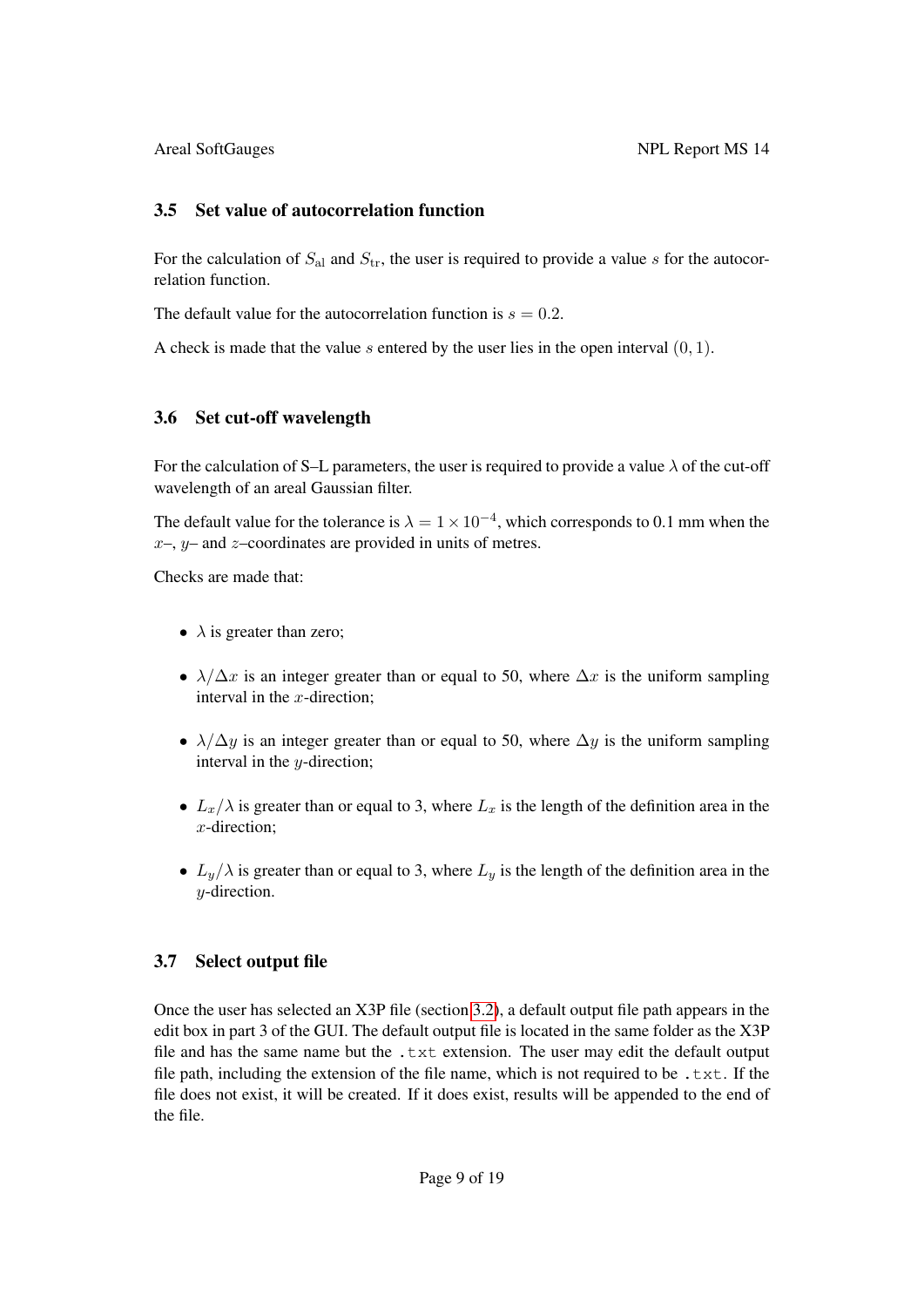## <span id="page-15-0"></span>3.8 Process data

When a parameter check box in part 2 of the GUI has been ticked, the CALCULATE button in part 4 of the GUI becomes active.

To calculate the selected parameters, press the CALCULATE button. A 'progress' text box appears that indicates the current calculation being undertaken. When this text box disappears, all calculations have been completed.

# <span id="page-15-1"></span>3.9 Exit

Pressing the EXIT button in part 5 of the GUI terminates the program and closes the GUI. Alternatively, the user may click on 'File' in the main menu of the GUI and then click on 'Exit'.

If a parameter has been calculated, an 'Application Error' message appears. This message can be ignored. Click on  $\circ$ K to exit the software completely. If the application program was run by double-clicking on the executable file (section [3.1,](#page-11-1) (a)), the MS-DOS window closes. If it was run from within an MS-DOS window (section [3.1,](#page-11-1) (b)), the user may now access the MS-DOS command line again.

It may take several seconds for the 'Application Error' message to be displayed.

# <span id="page-15-2"></span>3.10 Help

Clicking on 'Help' in the main menu of the GUI and then clicking on 'About Areal SOFT-GAUGES' causes a message box displaying information about the software to be displayed. Click on 'OK' to close this message box.

Clicking on 'Help' in the main menu of the GUI and then clicking on 'Help Documentation' causes the user manual (this document) to be opened (using the default program for viewing PDF files).

Clicking on 'Help' in the main menu of the GUI and then clicking on 'Licence Agreement' causes the licence agreement to be opened (using the default program for viewing PDF files).

# <span id="page-15-3"></span>3.11 Output file

Each time the CALCULATE button is pressed, the following information is written to the output file: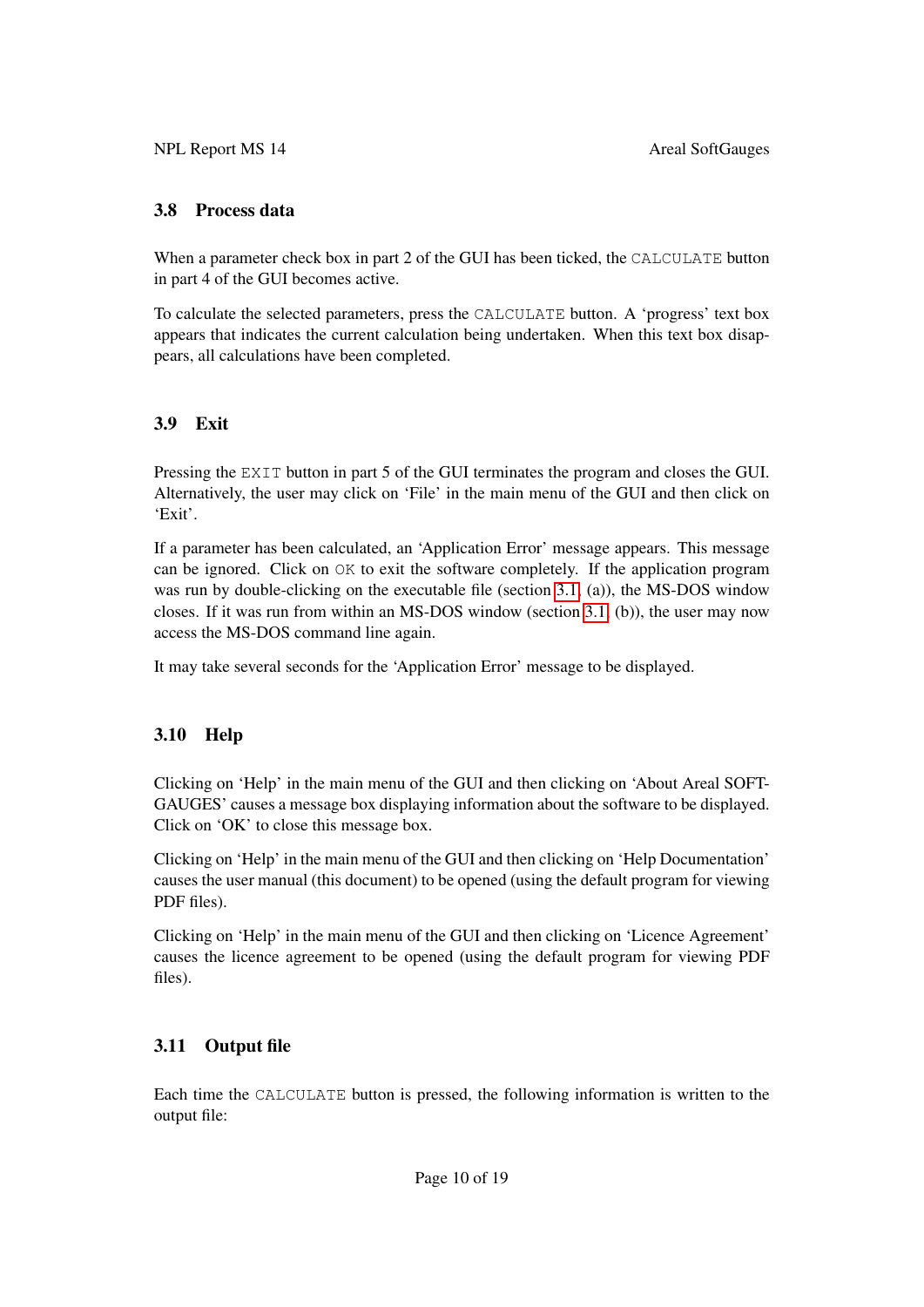- Details (name, release number and date of release) of the software;
- The date and time at which the software was run;
- The path to the X3P file being processed;
- S–F surface parameter values (if any are calculated);
- S–L surface parameter values (if any are calculated).

Output of S–F parameter values is accompanied by any corresponding tolerance and autocorrelation values provided by the user. Output of S–L parameter values is accompanied by the value of the cut-off wavelength and any corresponding tolerance and autocorrelation values provided by the user. For each parameter, the time taken to undertake the calculation of that parameter is also written to the output file.

Since  $S_{\rm sk}$  (appendix [D.2\)](#page-22-2) and  $S_{\rm ku}$  (appendix [D.3\)](#page-22-3) depend on  $S_{\rm q}$ ,  $S_{\rm q}$  is calculated even if it has not been selected by the user. The value of  $S_q$  (and the time taken to undertake the calculation) is written to the output file.

For those parameters that are calculated using an iterative procedure, additional information may be written to the output file as follows:

 $S_a$  If inequality [\(1\)](#page-13-0) is not satisfied for any  $K \leq 8$ ,  $S_a$  is set to the final calculated value  $S_a(8)$ . A message informing the user that the tolerance has not been satisfied and the relative error

$$
\left| \widehat{S}_{\rm a}(8) - \widehat{S}_{\rm a}(7) \right| / \widehat{S}_{\rm a}(7)
$$

for the final value are written to the output file.

- $S_p$ ,  $S_v$ ,  $S_z$  For the calculation of  $S_p$  (and similarly for  $S_v$ ), the optimisation algorithm is applied for each of a (potentially very large) number  $N$  of rectangular regions within the evaluation area (section [1.3\)](#page-7-1). If the number  $N_0$  of regions for which the optimisation algorithm has not terminated successfully is non-zero, both  $N_0$  and N are written to the output file. For a large value of  $N_0$  (relative to N), doubt may be placed on the value of  $S_p$  ( $S_v$ ) and subsequently on the value of  $S_z$ .
- $S_{\rm al}$ ,  $S_{\rm tr}$  For the calculation of  $S_{\rm al}$  (and similarly for the denominator of  $S_{\rm tr}$ , appendix [D.9\)](#page-24-0), the optimisation algorithm is applied over the evaluation area. A flag is returned whose value indicates the reason for termination of the optimisation algorithm as follows:
	- A value of 1 indicates that the tolerance on both the objective function and equality constraint values was satisfied. In this case, the solution obtained in the final iteration is used.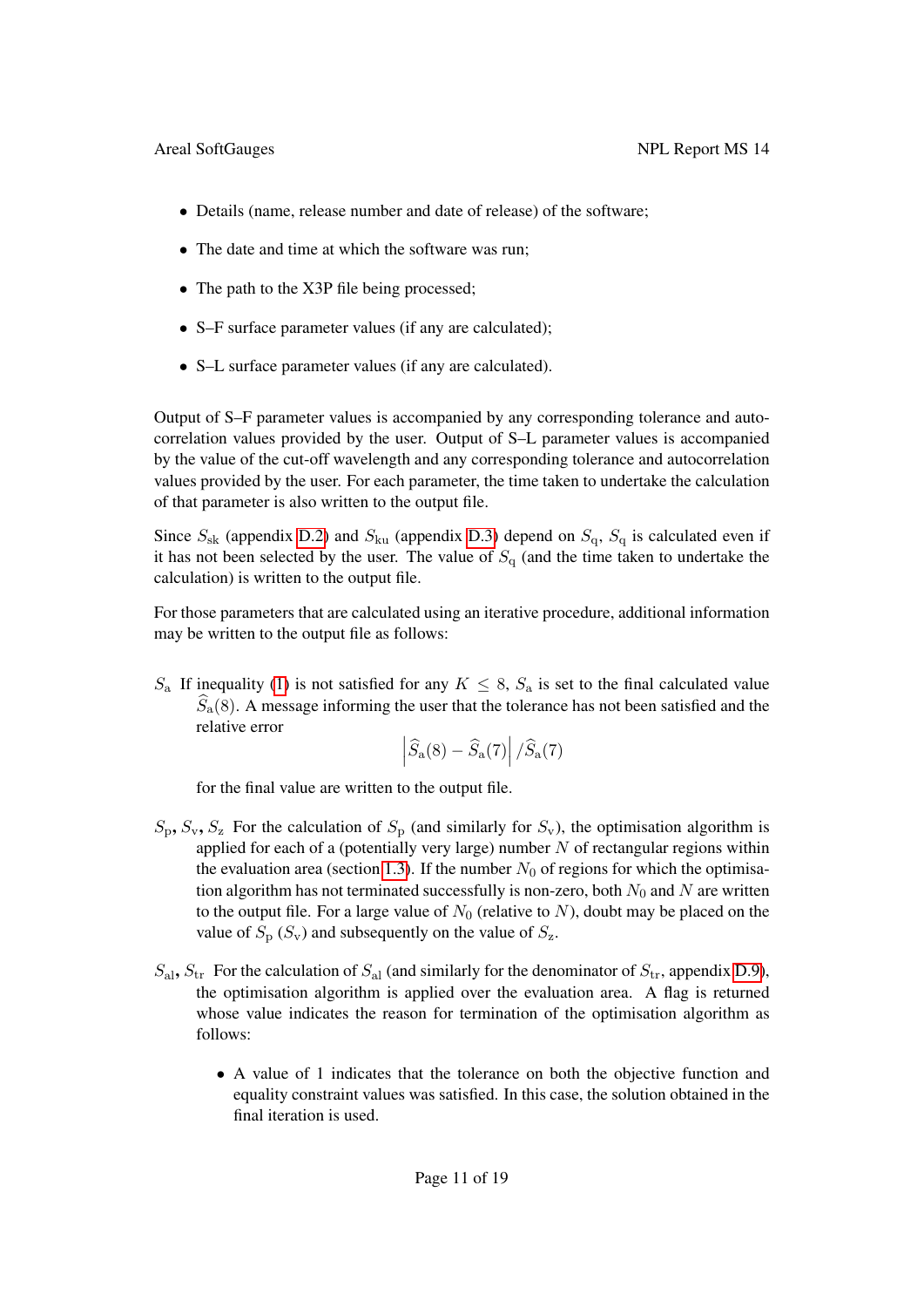- A value of 2 indicates that the tolerance on both the parameter estimate and equality constraint values was satisifed. In this case, the solution obtained in the final iteration is used.
- A value of zero indicates that a solution was not found within the permitted maximum number of iterations or function evaluations. In this case, the solution obtained in the final iteration is used.
- A value of  $-1$  or  $-2$  indicates that a solution was not found. In this case, the initial estimate of the solution is used.
- $S_{\text{dr}}$  If inequality [\(2\)](#page-13-1) is not satisfied for any  $K \leq 8$ ,  $S_{\text{dr}}$  is set to the final calculated value  $S_{dr}(8)$ . A message informing the user that the tolerance has not been satisfied and the relative error

$$
\left| \widehat{S}_{\rm dr} (8) - \widehat{S}_{\rm dr} (7) \right| / \widehat{S}_{\rm dr} (7)
$$

for the final value are written to the output file.

### <span id="page-17-0"></span>3.12 Timings

Table [1](#page-18-3) gives values (in seconds) that are indicative of the elapsed times for the calculation of S–F surface texture parameters using the software running on a desktop personal computer for data sets of sizes (a)  $256 \times 256$ , (b)  $512 \times 512$ , and (c)  $1024 \times 1024$ . The timings are intended to help users estimate how long the calculation of parameters may take for their own data sets.

The results suggest that for most parameters (all except  $S_a$ ,  $S_{al}$  and  $S_{tr}$ ), the time to calculate a parameter is proportional to the size of the data set. For those parameters, if the number of sampled points is doubled, say, in both the  $x-$  and  $y$ –directions, so that the total number of points increases by a factor of four, the calculation times increase (approximately) by a factor of four. Alternatively, halving the number of sampled points in both directions leads to the calculation times decreasing (approximately) by a factor of four. It would be expected that similar timings would be obtained when calculating these parameters for data sets of the same size but containing different data.

The calculations of  $S_a$ ,  $S_{dr}$ ,  $S_{al}$  and  $S_{tr}$  involve an iterative approach so that the calculation times for these parameters depend not only on the time taken for a single iteration but also on the number of iterations implemented, which is bounded. It is therefore more difficult to predict the calculation times for these parameters, even for data sets of the same size as considered here. Nevertheless, it is clear that the time to calculate  $S_{\text{al}}$  and  $S_{\text{tr}}$  dominates that for any other parameter. A discussion of the calculation times is available [\[7\]](#page-19-6).

The calculation times associated with the operations of forming a bicubic spline interpolant to the data and areal Gaussian filtering (not given here) are short compared to those for calculating the surface texture parameters.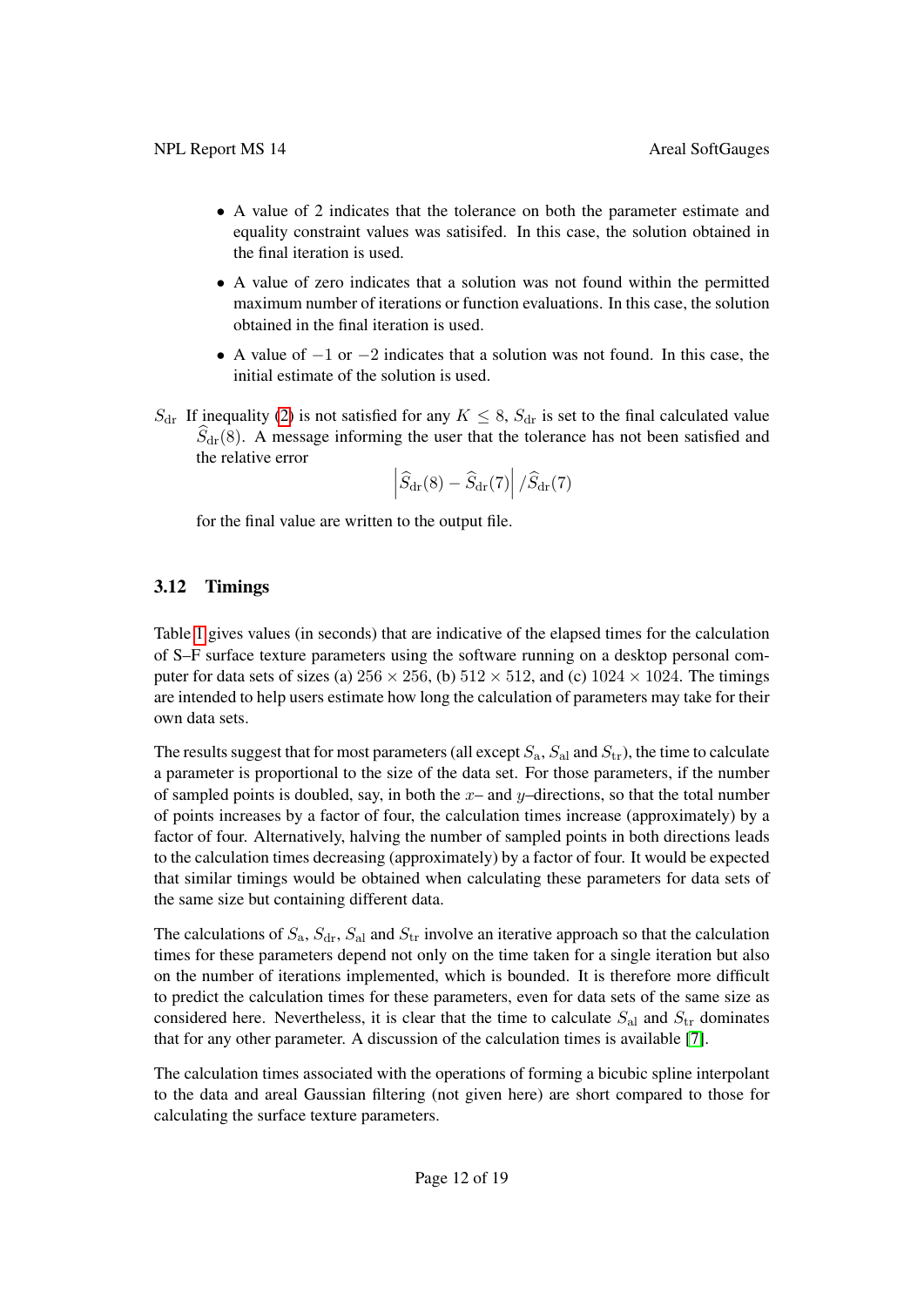| Parameter                               | Size of data set |                  |                    |  |
|-----------------------------------------|------------------|------------------|--------------------|--|
|                                         | $256 \times 256$ | $512 \times 512$ | $1024 \times 1024$ |  |
| $S_{\rm q}$                             | 0.9              | 3.7              | 14.6               |  |
| $S_{\rm sk}$                            | 7.1              | 28.6             | 113.8              |  |
| $S_{\rm ku}$                            | 45.8             | 198.1            | 716.7              |  |
| $S_{\rm p}$ , $S_{\rm v}$ , $S_{\rm z}$ | 12.8             | 52.4             | 205.0              |  |
| $S_{\rm a}$                             | 30.5             | 64.8             | 531.0              |  |
| $S_{\rm al}, S_{\rm tr}$                | 397.3            | 1907.7           | 14216.3            |  |
| $S_{\rm dq}$                            | 1.8              | 7.1              | 28.6               |  |
| $S_{\rm dr}$                            | 5.6              | 22.3             | 89.7               |  |

<span id="page-18-3"></span>Table 1: Timings (in seconds) for the calculation of S–F surface texture parameters for data sets of sizes (a)  $256 \times 256$ , (b)  $512 \times 512$ , and (c)  $1024 \times 1024$ .

## <span id="page-18-0"></span>3.13 Example files

The example X3P file

cos 512 1um 512 2um ls.x3p

is provided as part of the software distribution. Also included is the example output file

cos 512 1um 512 2um ls.txt

which was generated by processing the example X3P file, calculating all S–F and S–L parameters using the default values for the cut-off wavelength, tolerances and autocorrelation function.

Having installed the software, users may run it on the example X3P file to check that installation has been successful. The values of the parameters should agree with those in the example output file. The timings obtained may vary because they are dependent on a number of factors, e.g., specification of the computer used, additional programs running concurrently, etc.

# Acknowledgements

<span id="page-18-2"></span><span id="page-18-1"></span>The National Measurement Office of the UK Department for Business, Innovation and Skills supported this work as part of its Engineering Measurement programme. We thank Prof Xiangqian Jiang and Prof Paul Scott at the University of Huddersfield for providing definitions of the areal surface texture parameters based on relevant draft ISO Standards.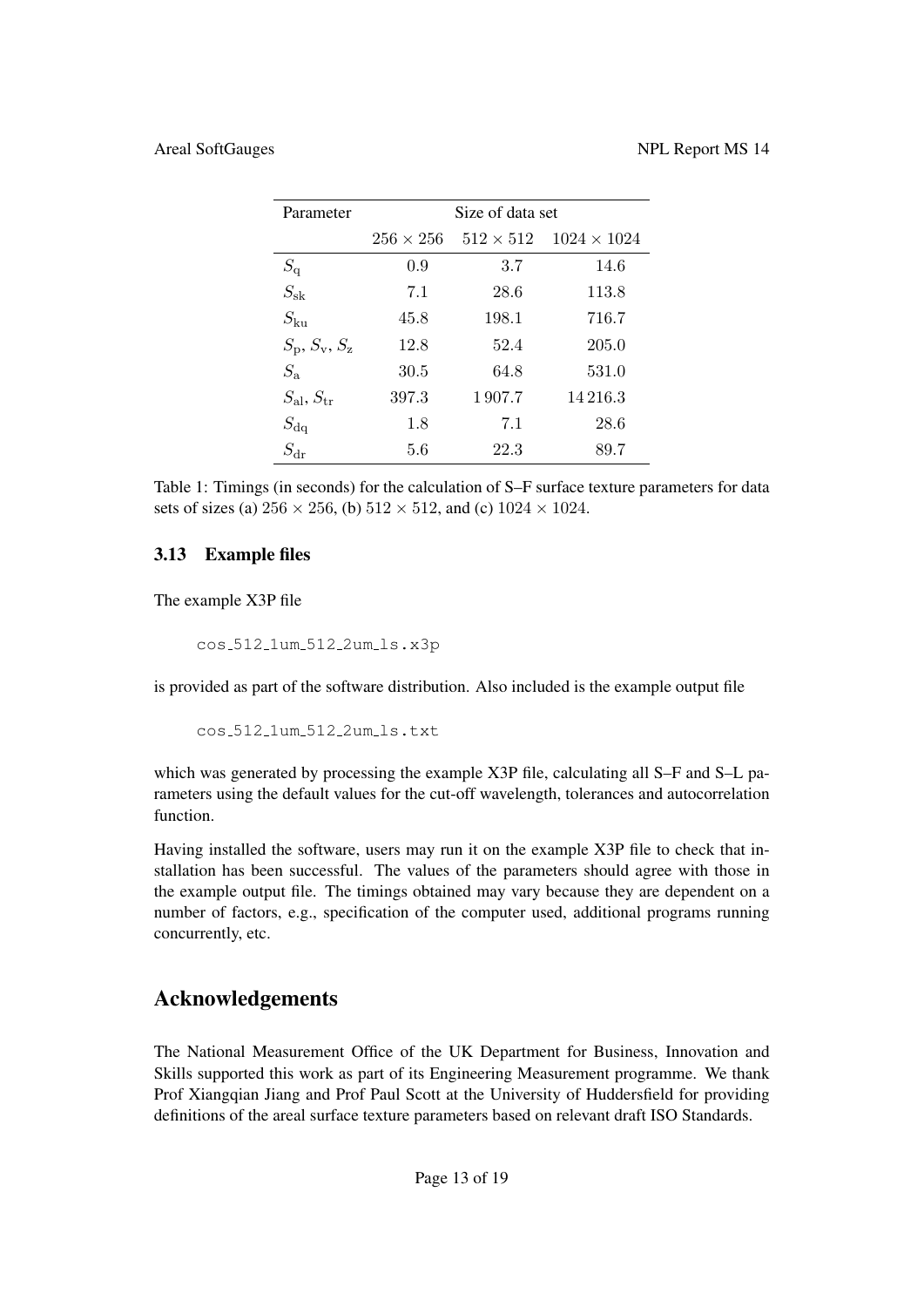### **References**

- <span id="page-19-0"></span>[1] Jiang X, Scott P J, Whitehouse D J and Blunt L 2007 Paradigm shifts in surface metrology. Part I. Historical philosophy *Proc. R. Soc. A* 463 2049-2070
- <span id="page-19-1"></span>[2] Jiang X, Scott P J, Whitehouse D J and Blunt L 2007 Paradigm shifts in surface metrology. Part II. The current shift *Proc. R. Soc. A* 463 2071-2099
- <span id="page-19-2"></span>[3] Bruzzone A A G, Costa H L, Lonardo P M and Lucca D A 2008 Advances in engineering surfaces for functional performance *Ann. CIRP* 57 750-769
- <span id="page-19-3"></span>[4] Leach R K 2009 *Fundamental Principles of Engineering Nanometrology* Elsevier, Amsterdam
- <span id="page-19-4"></span>[5] ISO 5436–2:2002 Geometrical Product Specification (GPS) — Surface texture: Profile method — Measurement standards — Software measurement standards. International Organization for Standardization
- <span id="page-19-5"></span>[6] Harris P M, Smith I M, Leach R K, Giusca C, Jiang X and Scott P 2011 Software measurement standards for areal surface texture parameters: Part 1 – Algorithms *In preparation*
- <span id="page-19-6"></span>[7] Harris P M, Smith I M, Wang C, Giusca C and Leach R K C 2011 Software measurement standards for areal surface texture parameters: Part 2 – Comparison of software *In preparation*
- <span id="page-19-7"></span>[8] ISO/DIS 25178–2 Geometrical product specification (GPS) — Surface texture: Areal — Part 2: Terms, definitions and surface texture parameters. International Organization for Standardization
- <span id="page-19-8"></span>[9] ISO/DIS 25178–72 *Geometrical Product Specification (GPS) — Surface texture: Areal — Part 72: XML file format x3p* International Organization for Standardization
- <span id="page-19-9"></span>[10] Wiora G and Seewig J 2010 Free interchange of 3D measuring data: X3P - a flexible, system-independent open source data format *Inspect* 11 16-17
- <span id="page-19-10"></span>[11] The MathWorks, Inc. MATLAB <www.mathworks.co.uk>
- <span id="page-19-11"></span>[12] Zeng W, Jiang X and Scott P J 2010 Fast algorithm of the robust Gaussian regression filter for areal surface analysis *Meas. Sci. Technol.* 21 055108
- <span id="page-19-12"></span>[13] ISO 11562:1996 Geometrical Product Specification (GPS) — Surface texture: Profile method — Metrological characteristics of phase correct filters. International Organization for Standardization
- <span id="page-19-13"></span>[14] ISO/FDIS 16610–21 Geometrical product specification (GPS) — Filtration — Part 21: Linear profile filters: Gaussian filters. International Organization for Standardization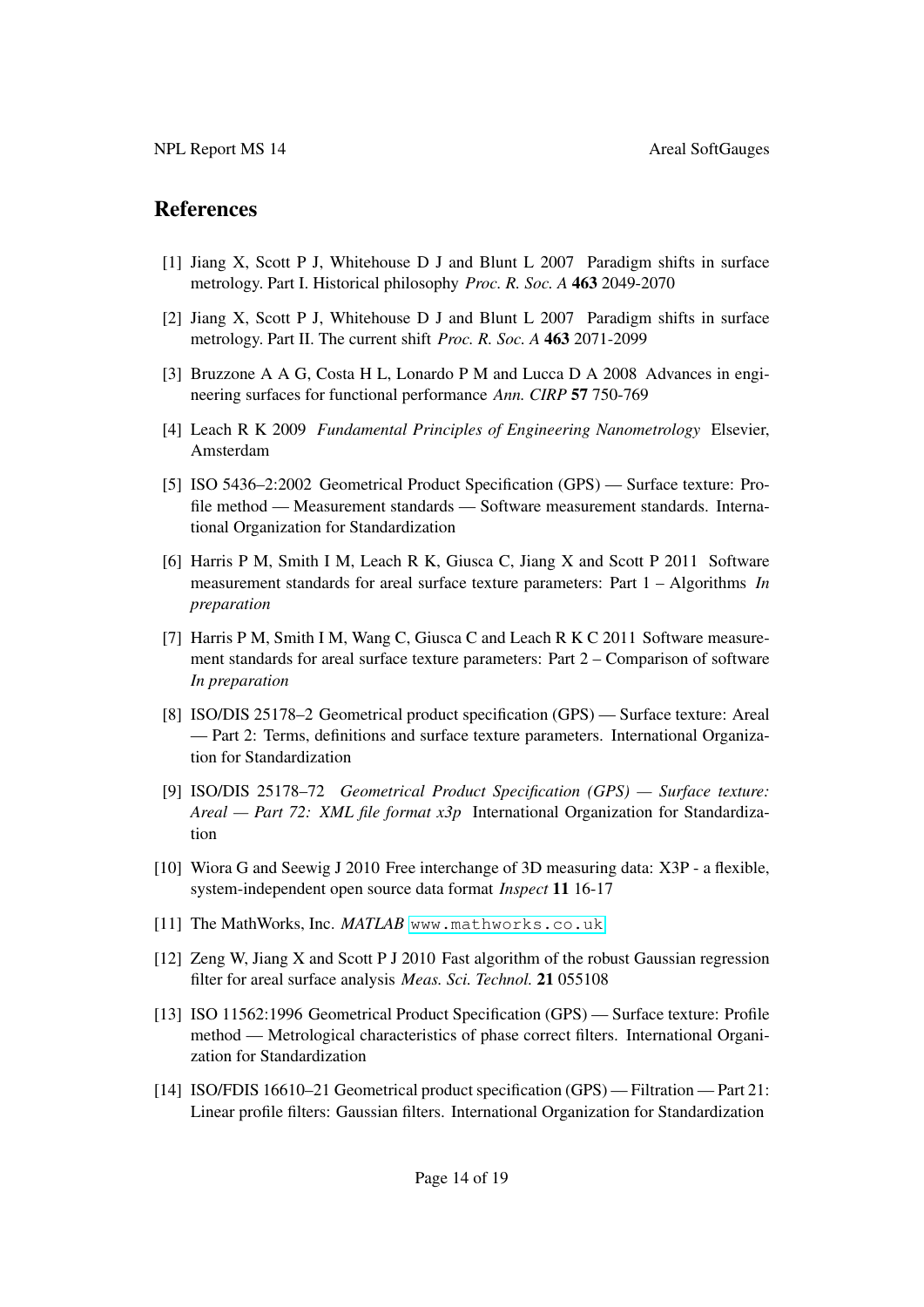### <span id="page-20-0"></span>A Gaussian areal filter

The Gaussian areal filter is defined by the weighting function

$$
s_{x,y}(\xi,\eta) = \frac{1}{\alpha^2 \lambda^2} \exp \left[ -\pi \left( \frac{\xi}{\alpha \lambda} \right)^2 - \pi \left( \frac{\eta}{\alpha \lambda} \right)^2 \right],
$$

with  $\alpha = \sqrt{\log 2/\pi}$ , and  $\lambda$  denoting the cut-off wavelength in the x– and y–directions [\[12\]](#page-19-11). Given a continuous surface  $z(x, y)$ , the Gaussian filtered surface  $w(x, y)$  is defined by the convolution integral

$$
w(x,y) = \int \int z(\xi,\eta) s_{x,y}(x-\xi,y-\eta) \,d\xi d\eta.
$$

Due to the separability of the weighting function

$$
w(x,y) = \int \left[ \int z(\xi,\eta)s(x-\xi) \,d\xi \right] s(y-\eta) \,d\eta,
$$

where

$$
s(\xi) = \frac{1}{\alpha \lambda} \exp \left[ -\pi \left( \frac{\xi}{\alpha \lambda} \right)^2 \right]
$$

is the weighting function for a Gaussian profile filter with cut-off wavelength  $\lambda$  [\[13,](#page-19-12) [14\]](#page-19-13). It follows that Gaussian filtration for an areal surface can be undertaken by applying profile Gaussian filtration in the x-direction followed by profile Gaussian filtration in the  $y$ direction (or *vice versa*).

In practice, knowledge of the surface  $z(x, y)$  takes the form of surface heights  $z_{ij}$  at finitelymany points  $(x_{ij}, y_{ij})$  (section [1.3\)](#page-7-1). Then, the calculation of  $w_{ij}$ , an approximation to  $w(x_{ij}, y_{ij})$ , is implemented using the discrete convolution

$$
w_{ij} = \sum_{\ell=j-n_y}^{j+n_y} \left[ \sum_{k=i-n_x}^{i+n_x} z_{k\ell} s(x_{ij} - x_{k\ell}) \right] s(y_{ij} - y_{k\ell})
$$

for  $i = 1 + n_x, \ldots, m_x - n_x, j = 1 + n_y, \ldots, m_y - n_y$ , and integers  $n_x = \lambda/\Delta_x$  and  $n_y = \lambda/\Delta_y$ . Finally, the S–L surface derived from the S–F surface by Gaussian areal filtration is defined by surface heights  $r_{ij}$  with

 $r_{ij} = z_{ij} - w_{ij}, \quad i = 1 + n_x, \dots, m_x - n_x, \quad j = 1 + n_y, \dots, m_y - n_y.$ 

### <span id="page-20-1"></span>B Evaluation area for an S–L surface

Following application of a Gaussian areal filter, the S–L surface is defined by surface heights  $r_{ij}$ ,  $i = 1+n_x, \ldots, m_x-n_x$ ,  $j = 1+n_y, \ldots, m_y-n_y$ , corresponding to points  $(x_{ij}, y_{ij})$  in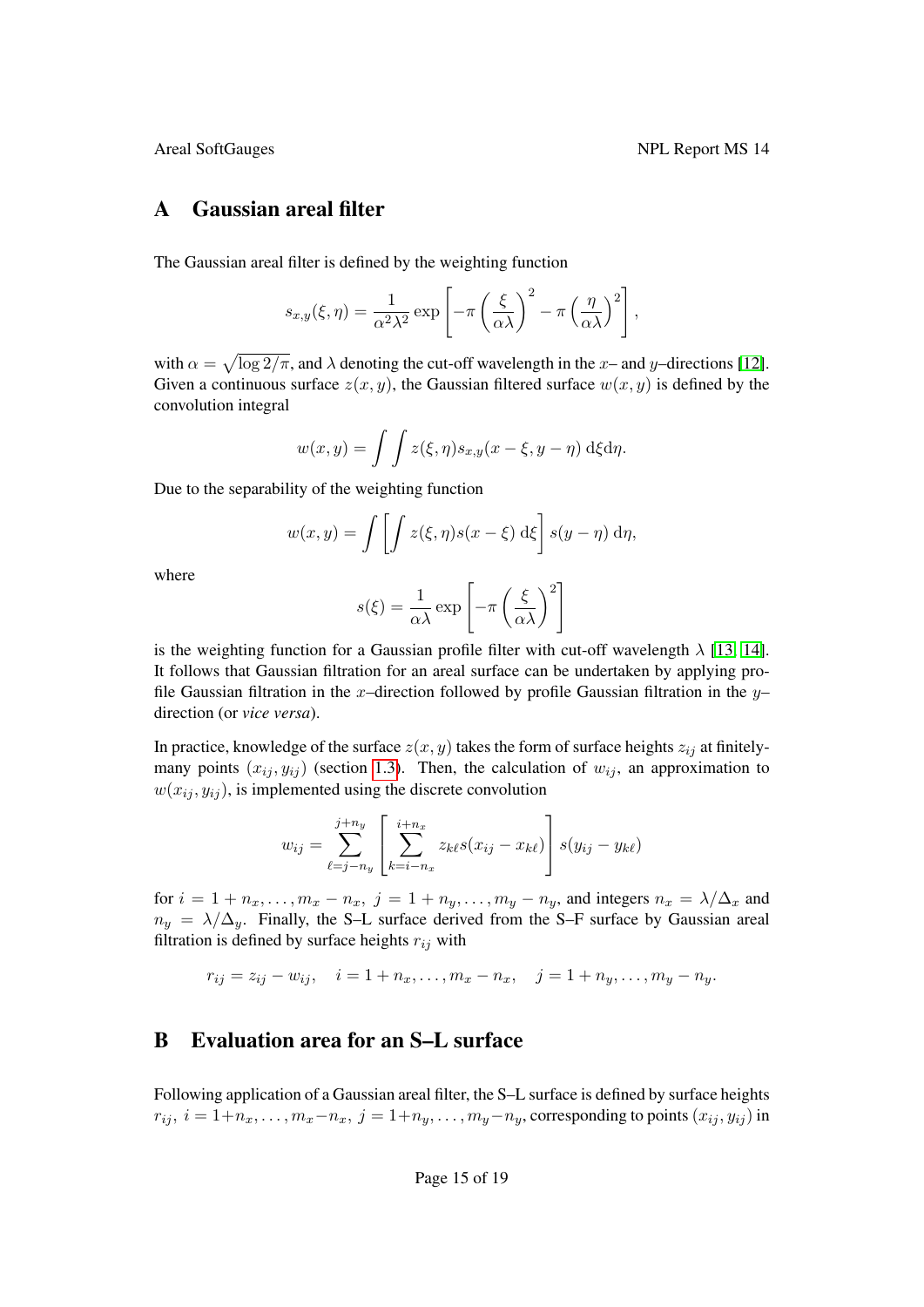a rectangle with sides of lengths  $L_x - 2\lambda$  in the x–direction and  $L_y - 2\lambda$  in the y–direction. In general, the lengths are not integer multiples of  $\lambda$  (section [1.3\)](#page-7-1), and it is necessary to trim the data set  $(x_{ij}, y_{ij}, r_{ij})$ .

Consider first the x-direction. Let  $H_x = p_x \lambda$ , where  $p_x$  is chosen to be the largest integer for which  $H_x \leq L_x - 2\lambda$ . Since  $\lambda = n_x \Delta x$  for integer  $n_x$  (appendix [A\)](#page-20-0),  $H_x = p_x n_x \Delta x$ . Consequently, the length  $L_x - 2\lambda$  contains  $m_x - 2n_x$  points and the length  $H_x$  contains  $p_x n_x + 1$  points. Define

$$
r_x = (m_x - 2n_x) - (p_x n_x + 1) = m_x - (2 + p_x)n_x - 1.
$$

If  $r_x$  is even, then  $r_x/2$  points  $x_{ij}$  are removed from the left- and right-hand ends of the sets  $x_{ij}$ ,  $i = 1 + n_x, \ldots, m_x - n_x$ . If  $r_x$  is odd, then  $int(r_x/2)$  points are removed from the left-hand end, and  $int(r_x/2) + 1$  points from the right-hand end, where  $int(q)$  denotes the integer part of q.

Similar considerations apply to the  $y$ –direction. After removing points in this way, the resulting set of heights  $r_{ij}$  defines the S–L surface for which areal surface texture parameters are calculated, and the corresponding set of points  $(x_{ij}, y_{ij})$  defines the evaluation area for that S–L surface, which is a rectangle with sides of lengths  $H_x$  in the x–direction and  $H_y$ in the y–direction.

## <span id="page-21-0"></span>C Surface interpolation

The surface heights  $z_{ij}$  and  $r_{ij}$  defining, respectively, the S–F and S–L surfaces are used to construct continuous representations  $z(x, y)$  and  $r(x, y)$  of the unknown underlying surfaces. These continuous representations are then used as the basis for evaluating surface texture parameters that are defined in standards (e.g., [\[8\]](#page-19-7)) in terms of such representations.

For this purpose, a bicubic spline interpolant to the surface height data is used, which is a generalisation of cubic spline interpolation applied to (tabulated) data describing a curve. The interpolant provides an 'empirical' continuous representation of the unknown underlying surface when the only knowledge of that surface comprises the values  $z_{ij}$  or  $r_{ij}$ . The choice of interpolant constitutes a compromise that can be applied generally: it is smoother than, for example, a bilinear interpolant, since it is continuous in value and first and second derivatives, but not as smooth as high order polynomial interpolants, which can introduce distortions. In the presence of additional information about the underlying surface, alternative forms for the interpolant may be expected to perform better. For example, a Fourier series may better represent a surface that is known to be periodic, and one that includes a step may be better represented by a function that is not smooth in the region of the step. However, it is assumed in this work that such additional information is not available.

The bicubic spline interpolant  $z(x, y)$  is constructed to 'reproduce' (i.e., interpolate) the surface height  $z_{ij}$  at the point  $(x_{ij}, y_{ij})$ . It comprises a set of polynomial surfaces, each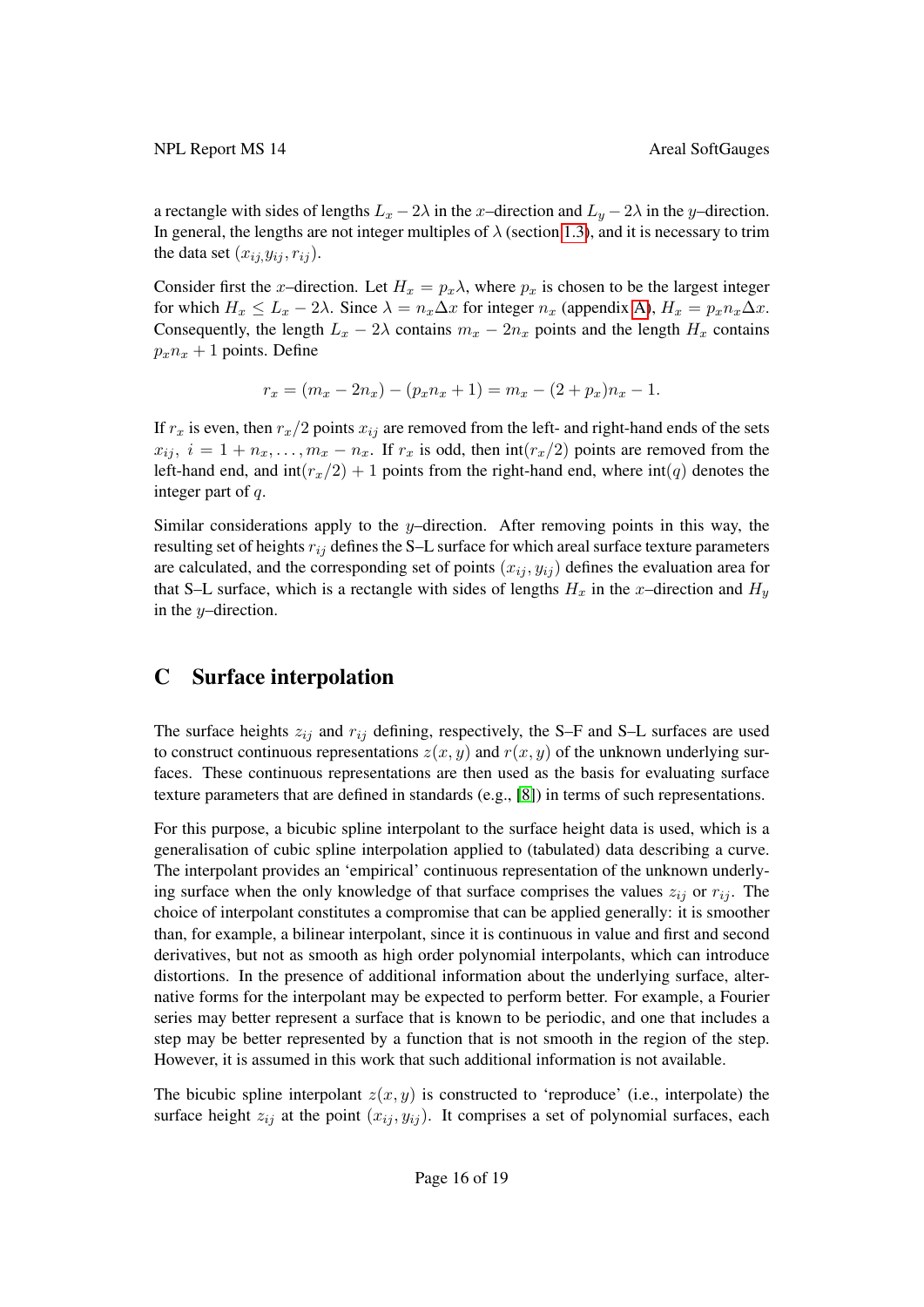defined on a rectangular region, that reduce to a cubic polynomial in  $x$  (for a fixed value of y) and a cubic polynomial in y (for a fixed value of x). At the boundaries of the regions the polynomial surfaces join in such a way that  $z(x, y)$  is continuous in value, and first and second order derivatives at points on the boundaries.

### <span id="page-22-0"></span>D Definitions of areal surface texture parameters

In the following,  $f(x, y) \equiv z(x, y)$  for an S–F surface or  $f(x, y) \equiv r(x, y)$  for an S–L surface. For both S–F and S–L surfaces, the function  $f(x, y)$  takes the form of a bicubic spline surface defined over a *definition area* [\[8,](#page-19-7) clause 3.1.9], i.e., the area used to specify the part of the surface for defining surface texture parameters, which is denoted by  $A$ . For an S–F surface, the definition area equals its evaluation area. For an S–L surface, it also generally equals its evaluation area. However, for certain height parameters (viz.,  $S_p$ ,  $S_v$ and  $S_z$ ), the definition area is a square of side  $\lambda$ . Values for these parameters are determined as the arithmetic mean of values calculated over each definition area within the evaluation area. The definition area is expressed as the union of rectangular regions  $A_{ij}$  defined by the knots of  $f(x, y)$ . The function  $f(x, y)$  reduces to a (smooth) bicubic *polynomial* surface defined on each rectangular region  $A_{ij}$ .

### <span id="page-22-1"></span>D.1 Root mean square height

The parameter  $S_{q}$  [\[8,](#page-19-7) clause 4.1.1] is defined by

$$
S_{\mathbf{q}} = \sqrt{\frac{1}{A} \int_{(x,y)\in A} f^2(x,y) \, \mathrm{d}x \mathrm{d}y}.
$$

### <span id="page-22-2"></span>D.2 Skewness

The parameter  $S_{\rm sk}$  [\[8,](#page-19-7) clause 4.1.2] is defined by

$$
S_{\rm sk} = \frac{1}{S_{\rm q}^3} \left[ \frac{1}{A} \int_{(x,y)\in A} f^3(x,y) \, \mathrm{d}x \mathrm{d}y \right].
$$

### <span id="page-22-3"></span>D.3 Kurtosis

The parameter  $S_{\text{ku}}$  [\[8,](#page-19-7) clause 4.1.3] is defined by

$$
S_{\text{ku}} = \frac{1}{S_q^4} \left[ \frac{1}{A} \int_{(x,y)\in A} f^4(x,y) \, \mathrm{d}x \mathrm{d}y \right].
$$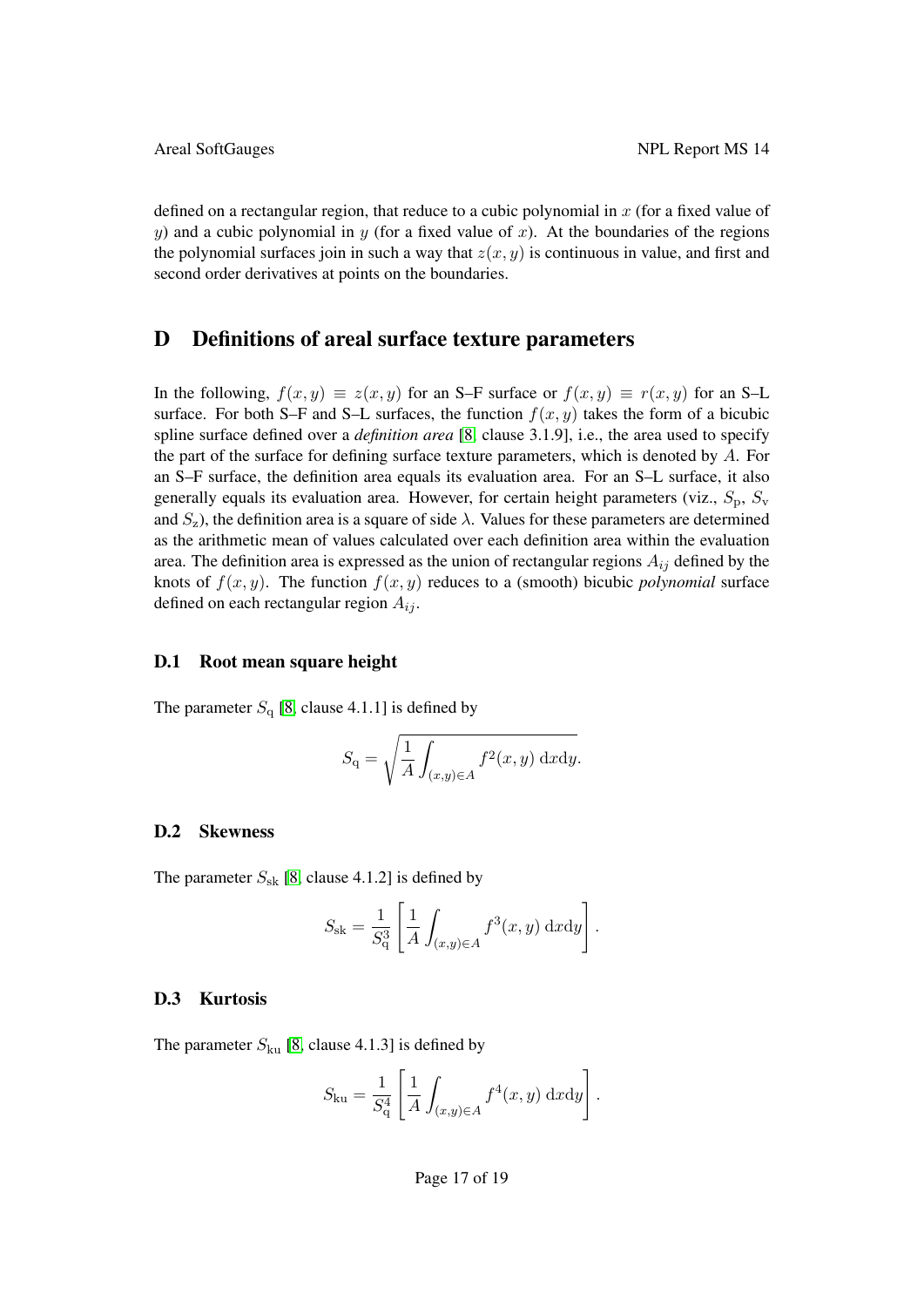### <span id="page-23-0"></span>D.4 Maximum peak height

The parameter  $S_p$  [\[8,](#page-19-7) clause 4.1.4] is defined as the largest peak height:

$$
S_{\mathbf{p}} = \max_{(x,y)\in A} f(x,y).
$$

### <span id="page-23-1"></span>D.5 Maximum pit height

The parameter  $S_v$  [\[8,](#page-19-7) clause 4.1.5] is defined as the largest absolute pit height:

$$
S_{\mathbf{v}} = \left| \min_{(x,y)\in A} f(x,y) \right|.
$$

### <span id="page-23-2"></span>D.6 Maximum height

The parameter  $S_z$  [\[8,](#page-19-7) clause 4.1.6] is defined as the sum of the maximum peak and maximum pit heights:

$$
S_{\mathbf{z}} = S_{\mathbf{p}} + S_{\mathbf{v}}.
$$

### <span id="page-23-3"></span>D.7 Arithmetical mean height

The parameter  $S_a$  [\[8,](#page-19-7) clause 4.1.7] is defined by

$$
S_{\mathbf{a}} = \frac{1}{A} \int_{(x,y)\in A} |f(x,y)| \, \mathrm{d}x \mathrm{d}y.
$$

### <span id="page-23-4"></span>D.8 Autocorrelation length

The parameter  $S_{al}$  [\[8,](#page-19-7) clause 4.2.1] is defined by

$$
S_{\rm al} = \min_{(t_x, t_y) \in R} \sqrt{t_x^2 + t_y^2},
$$

where

$$
R = \{(t_x, t_y) : \text{ACF}(t_x, t_y) \le s\}
$$

and  $ACF(t_x, t_y)$ , the autocorrelation function, is defined by

<span id="page-23-5"></span>
$$
\text{ACF}(t_x, t_y) = \frac{\int_{(x,y)\in A} f(x,y)f(x - t_x, y - t_y) \, \text{d}x \, \text{d}y}{\int_{(x,y)\in A} f(x,y)f(x,y) \, \text{d}x \, \text{d}y} \tag{3}
$$

in terms of 'lags'  $t_x$  in the x-direction and  $t_y$  in the y-direction. For an S-F surface,  $-L_x \leq t_x \leq L_x$  and  $-L_y \leq t_y \leq L_y$ ; for an S–L surface,  $-H_x \leq t_x \leq H_x$  and  $-H_y \le t_y \le H_y$ . The value  $0 < s < 1$  is set by the user; the default value is  $s = 0.2$ .